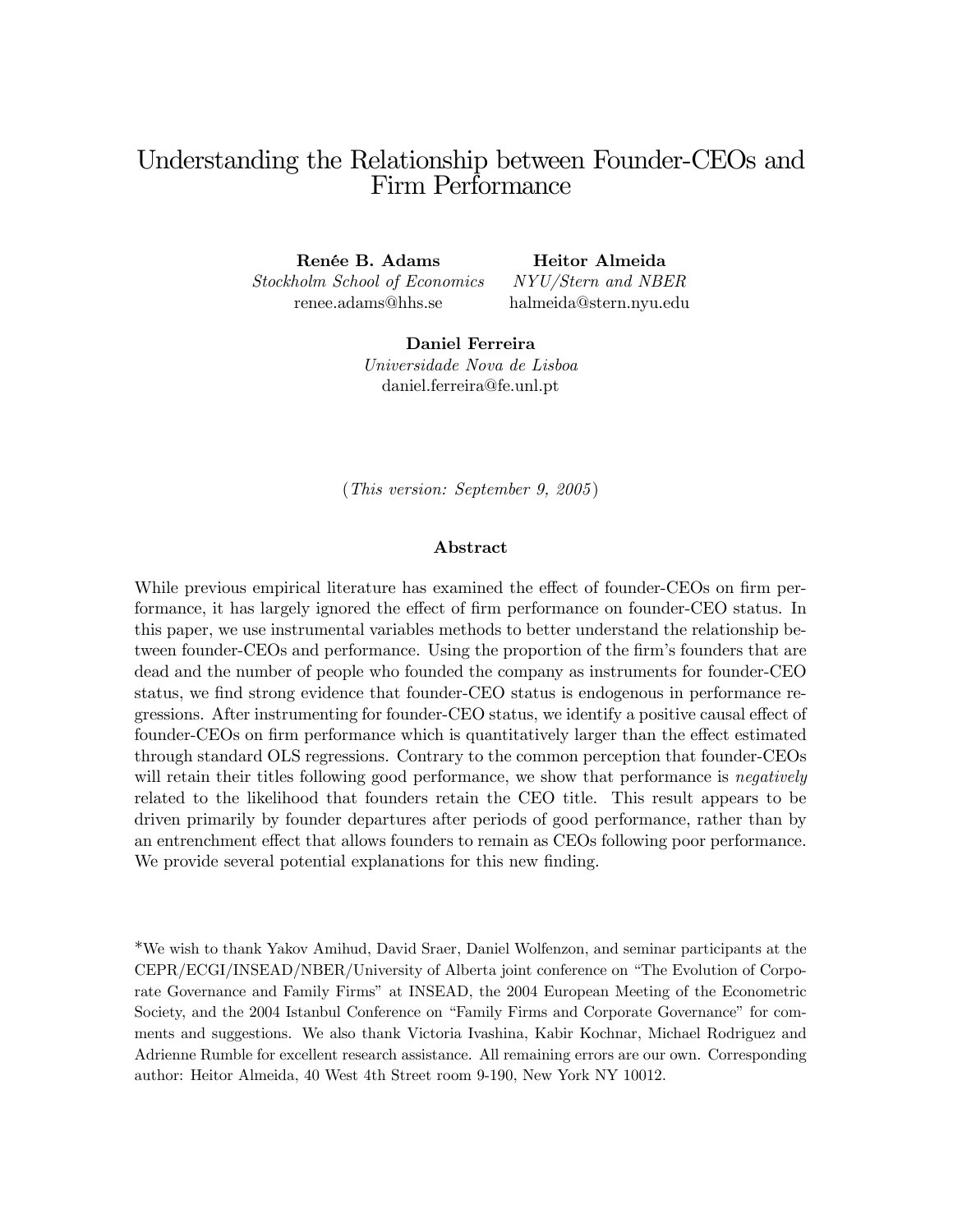# Understanding the Relationship between Founder-CEOs and Firm Performance

(This version: September 9, 2005 )

#### Abstract

While previous empirical literature has examined the effect of founder-CEOs on firm performance, it has largely ignored the effect of firm performance on founder-CEO status. In this paper, we use instrumental variables methods to better understand the relationship between founder-CEOs and performance. Using the proportion of the firm's founders that are dead and the number of people who founded the company as instruments for founder-CEO status, we find strong evidence that founder-CEO status is endogenous in performance regressions. After instrumenting for founder-CEO status, we identify a positive causal effect of founder-CEOs on firm performance which is quantitatively larger than the effect estimated through standard OLS regressions. Contrary to the common perception that founder-CEOs will retain their titles following good performance, we show that performance is *negatively* related to the likelihood that founders retain the CEO title. This result appears to be driven primarily by founder departures after periods of good performance, rather than by an entrenchment effect that allows founders to remain as CEOs following poor performance. We provide several potential explanations for this new finding.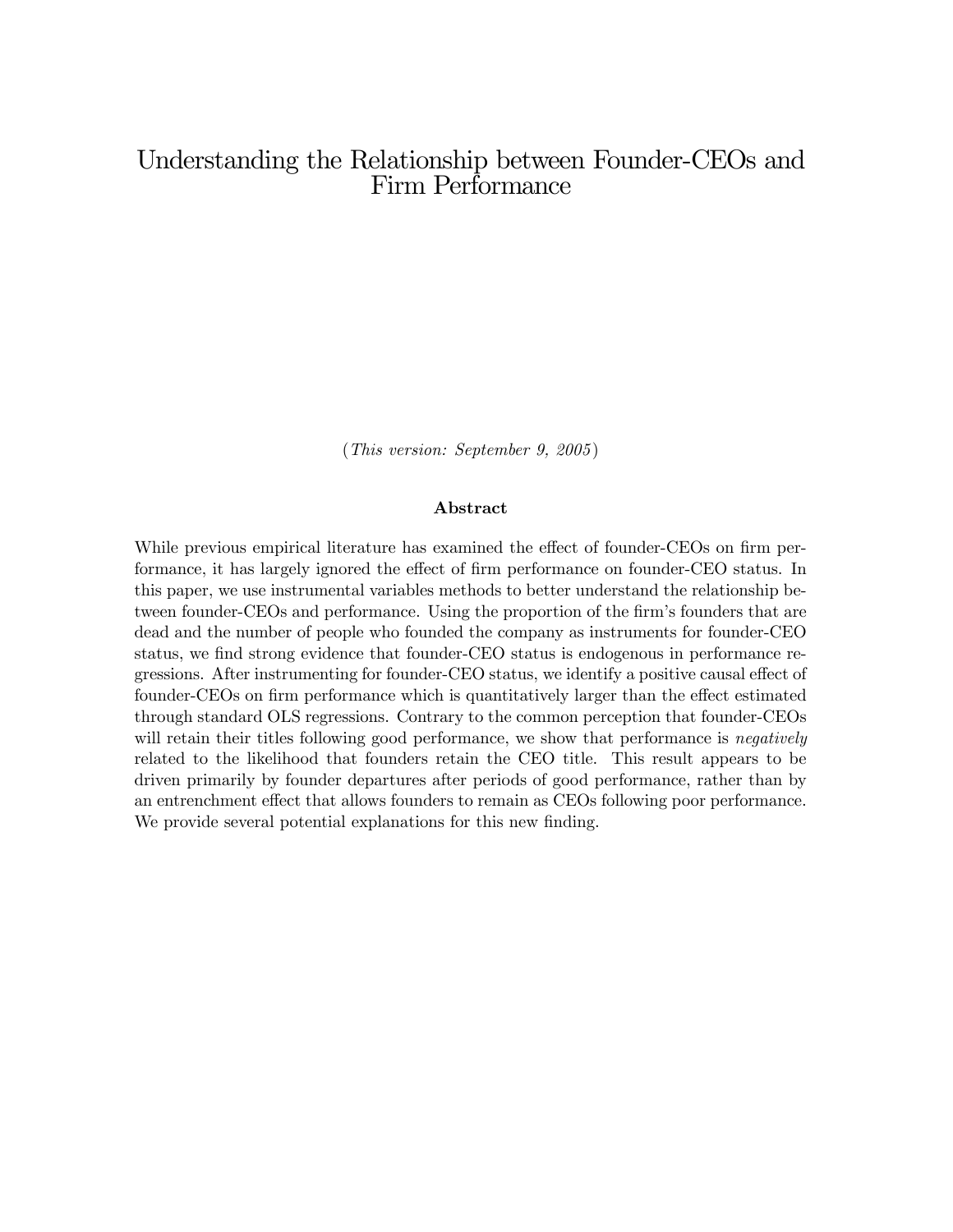## 1 Introduction

Founders have unique relationships with their firms. Because of their privileged position, founders may be able to extract higher private benefits of control. Founder-CEOs might also distort investment decisions because they are not well-diversified. As firms evolve, founders may no longer have the necessary expertise to run their companies (Wasserman, 2003), but they may be unwilling to relinquish control (Shleifer and Vishny, 1989). When they do give up control, they may have a preference for passing it on to potentially underqualified family members (Pérez-González, 2002). On the other hand, their incentives might be more aligned with outside shareholders than those of professional managers, not only because founders usually have high ownership stakes, but also because they might have longer investment horizons (Stein, 1989). Because they care about their firms, they may exert more effort for a given incentive structure (Palia and Ravid, 2002).

These arguments suggest that the relationship between firm performance and founder-CEO status is different than it is for professional managers. Not only may firm performance be different when the founder is in charge, but performance may also affect founder-CEO turnover in a different manner than it affects the turnover of professional CEOs. Previous empirical literature has examined the effect of founder-CEOs on firm performance. Management studies report a positive correlation, a negative effect, or no effect (Jayaraman et al., 2000). In the finance literature, Morck, Shleifer, and Vishny (1988), McConaughy et al (1998), Palia and Ravid (2002), Anderson and Reeb (2003), Fahlenbrach (2005), and Villalonga and Amit (2005) report a positive effect of founder-CEOs on performance. However, these studies largely ignore the effect of firm performance on founder-CEO turnover.<sup>1</sup> There are good reasons to expect the founder-CEO status to be a function of firm performance. For example, because CEOs appear to retain their titles more frequently when the firm is doing well (Warner, Watts and Wruck, 1988; Weisbach, 1988; Jensen and Murphy, 1990), this might also be true for founders. On the other hand, if founders are entrenched then it might be difficult to remove them, even following poor performance. This entrenchment effect could bias the coefficient on founder-CEO status downward in performance regressions.

In this paper, we attempt to understand the exact nature of the relationship between

<sup>1</sup>Anderson and Reeb (2003) and Villalonga and Amit (2005) use idiosyncratic risk and other variables as instruments for family ownership and family control in some regressions, but they do not focus specifically on the founder-CEO variable. In parallel research, Fahlenbrach (2005) develops alternative instruments for the founder-CEO variable, but he does not focus directly on the effect of performance on founder-CEO turnover.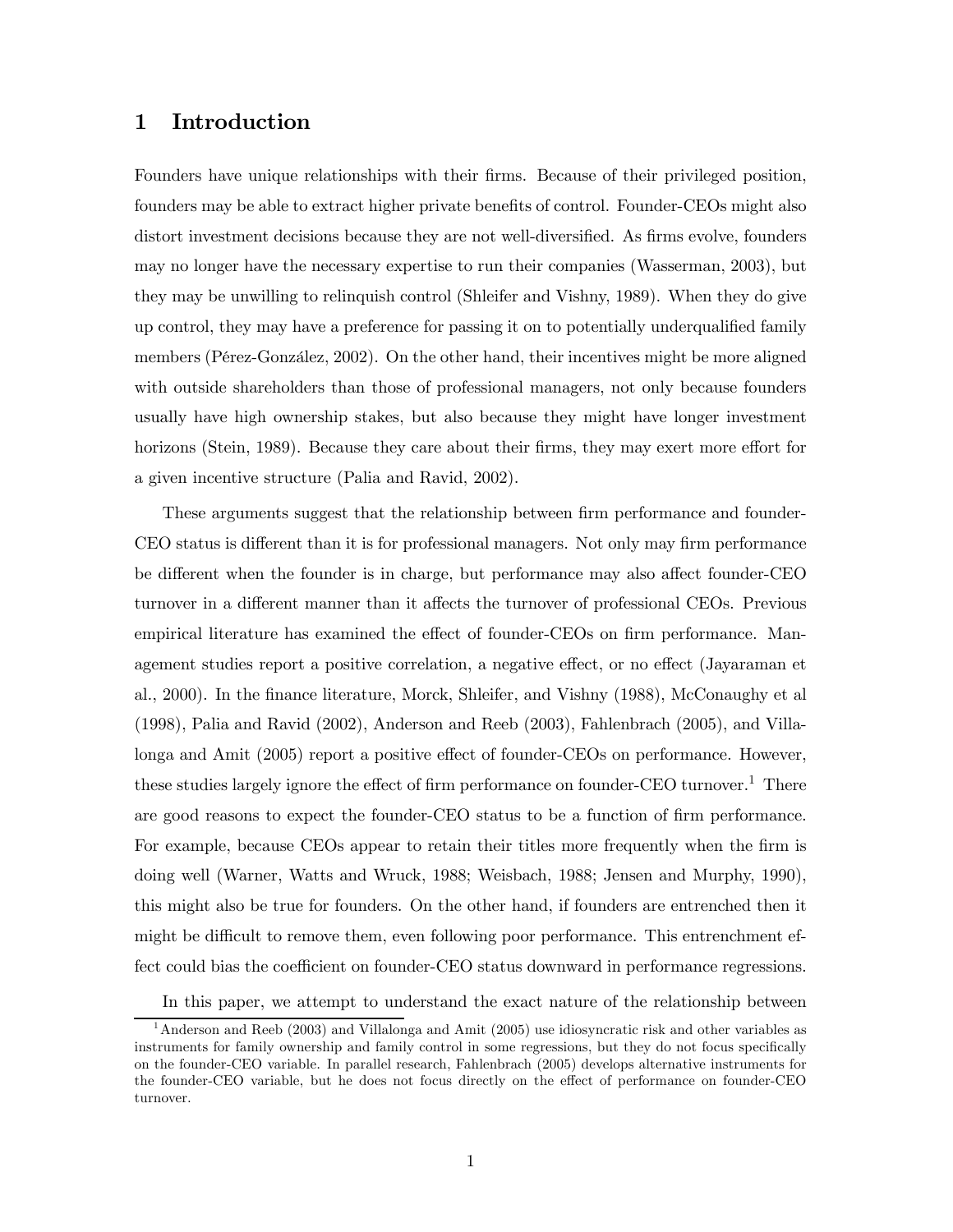founder-CEOs and performance, by fully incorporating the effect of firm performance on founder-CEO status into the empirical analysis. We use instrumental variables methods to disentangle the effect of founder-CEOs on performance from the effect of performance on founder-CEO status. Our methodology allows us to identify whether founder-CEOs have a positive or negative effect on performance, and whether performance has a positive or negative effect on founder-CEO status.

Our primary sample consists of data on Fortune 500 firms over the 1992-1999 period. Using Tobin's  $Q$  and  $ROA$  as measures of performance, we confirm the positive correlation between founder-CEO status and firm performance in OLS regressions that was found in some of the previous studies cited above. However, we cannot necessarily infer a causal relationship from this positive correlation. To address the endogeneity problem we need instruments that are correlated with founder-CEO status but are uncorrelated with performance except through variables included in the performance regression.

We use two instruments. The first is the proportion of the firm's founders that are dead. The second is the number of people who founded the company. Using these instruments, we find strong evidence that founder-CEO status is endogenous in performance regressions, which implies that the effect of founder-CEOs cannot be correctly estimated using OLS. However, after instrumenting for founder-CEO status, we still find evidence consistent with a positive causal effect of founder-CEOs on firm performance. This finding corroborates the suggestion that firms led by their founders perform better than other firms.

Perhaps surprisingly, the two-stage least squares regressions suggest that after factoring out the direct effect of founder-CEOs on performance, the remaining correlation between performance and the likelihood that the founder retains the CEO title is negative. Thus better performing firms are less likely to have a founder as the CEO. This novel finding appears to be inconsistent with the general notion that founder-CEOs will retain their titles following good performance.

We provide several possible explanations for this finding. For example, one possibility is that the results are explained by an omitted variable measuring the overall quality of governance: firms with bad governance are more likely to perform badly and to have a founder who is entrenched. Another possibility is that founder-CEOs are more likely to relinquish control following good performance. To shed further light on this issue, we examine the effect of past extreme performances on the likelihood that founders retain the CEO title. We find that both good and bad past performance increase the probability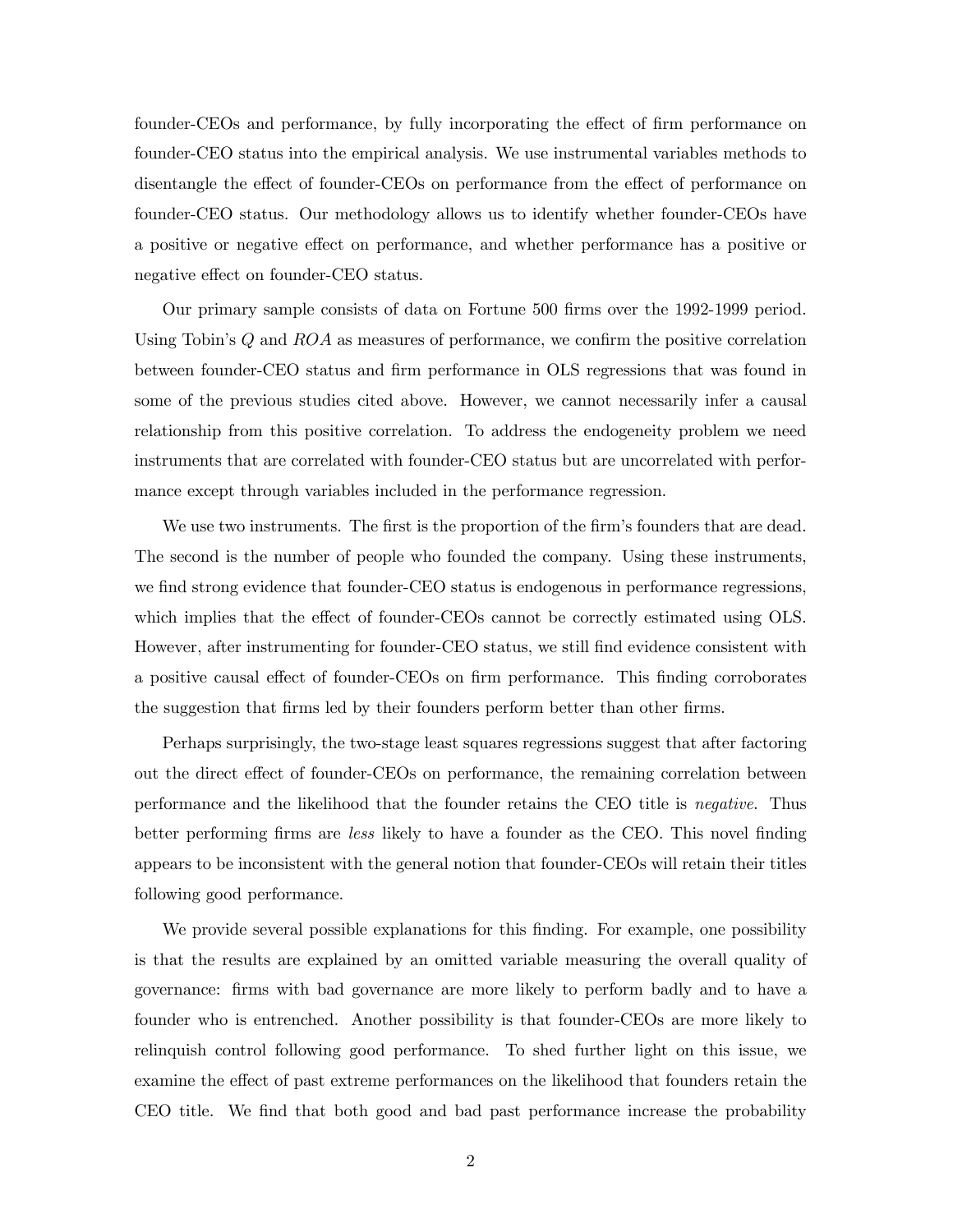that founders step down. Thus we conclude that the negative effect of performance on founder-CEO status appears to be driven primarily by founder departures after periods of good performance, rather than by an entrenchment effect that allows founders to remain as CEOs following poor performance. We conjecture that the effect of good performance on founder-CEO departures might be due either to a "controlled succession" effect (Morck, Shleifer and Vishny, 1989), whereby founders who wish to transfer control to their heirs can accomplish this more easily following good performance, or more simply to the fact that founders leave their companies only when they are in good shape (Wasserman, 2003).

We start in section 2 by discussing related literature. In section 3 we describe our sample, which we use in section 4 to examine OLS regressions of performance on founder-CEO status. In section 5, we address the endogeneity of founder-CEO status. Section 6 provides further evidence on the causal relationship from performance to founder-CEO status and section 7 concludes the paper.

## 2 Literature Review

As we already discussed, other papers examine the effect of founder-CEOs on firm performance. None of these papers focuses on the effect of performance on founder-CEO turnover. A different approach is taken by Johnson et al. (1985), who analyze the stock price reaction following the unexpected death of senior corporate executives.<sup>2</sup> The authors find that, while there is little reaction on average to sudden executive deaths, there is a positive stock price reaction following the sudden death of a corporate founder. Their suggested interpretation for these results is that corporate founders have higher bargaining power when bargaining over employment contracts with shareholders, and thus receive a larger share of profits than do professional managers who succeed the founder.

An additional explanation for the Johnson et al. (1985) findings is suggested by Schwert (1985) - the "founder effect" may be due to the break up of a large control block of stock, increasing the likelihood of future corporate control fights (that generally benefit target shareholders). This idea is also consistent with the results in Slovin and Sushka (1993), who find that the stock price reaction that follows the death of inside blockholders is higher when the deceased executive's equity stake is large. Their result holds irrespective of whether the executive is a CEO or a founder of the firm. In addition, Zingales (1995) reports evidence

<sup>&</sup>lt;sup>2</sup>Notice that because sudden executive deaths are exogenous events, Johnson et al. (1985) cannot examine the effect of performance on the likelihood that a founder retains the CEO title, as we do.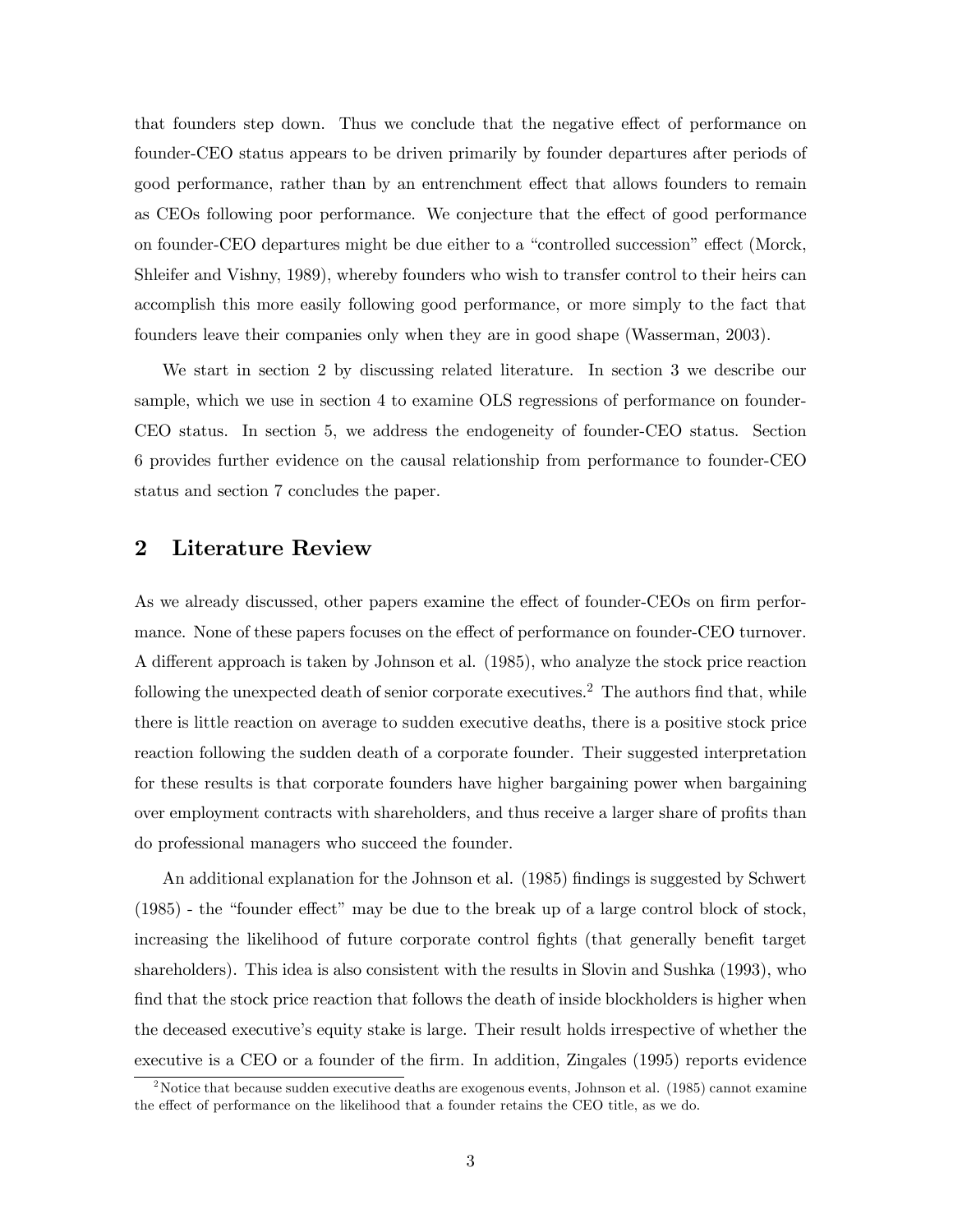consistent with the idea that the death of an executive who owns a lot of stock changes the strategic value of a vote and increases the premium of voting shares. Thus, the positive stock price reaction found by Johnson et al. (1985) does not preclude the possibility that firms run by founders perform better than other firms.<sup>3</sup>

Our results are also related to the growing literature on family firms. Family firms include those that are controlled by their founders, and also by the founders' families (Burkart, Panunzi, and Shleifer, 2003). Anderson and Reeb (2003) empirically identify a family firm as one in which the founding family either continues to have an ownership stake, or has one of the seats on the board of directors. Their evidence suggests that family firms perform better than non-family firms, both in terms of accounting (ROA, ROE) and market performance (Tobin's  $Q$ ).<sup>4</sup> Because firms where the CEO is a founder are by definition family firms, these results are directly related to our results.

However, not all family firms are directly managed by their founders. In fact, previous literature also suggests that not all family firms are good performers. Morck, Strangeland, and Yeung (1998) find a negative correlation between heir control in Canadian firms and firm performance. Pérez-González (2002) also provides evidence that inherited control by a family member is bad for performance. In his sample, ROA falls by approximately 20% following the transfer of control to a family heir, and there is a negative stock price reaction when control is inherited. These findings raise the possibility that the higher performance of family firms is driven mostly by firms where the current CEO is a founder, a hypothesis which is consistent with the results that we report in this paper, and also with some results in Anderson and Reeb  $(2003).<sup>5</sup>$ 

The literature examining the effect of performance on the likelihood that a founder retains the title of CEO is considerably more sparse. An exception is Wasserman (2003), who uses a sample of 202 small Internet firms to examine founder-CEO successions. Although his sample is very different from ours, his main findings are consistent with ours. A founder-CEO's success in achieving critical milestones such as a successful completion of product development makes it more likely that a founder will relinquish the CEO title. Thus, it may be the case that the best performing companies replace the founder-CEO sooner than

<sup>&</sup>lt;sup>3</sup>In fact, Fahlenbrach (2005) finds that firms managed by founder-CEOs had positive abnormal stock returns in the 1990s.

<sup>4</sup>Consistent with a positive effect of families on performance, Anderson, Mansi, and Reeb (2003) find that family firms face a lower cost of debt than non-family firms.

<sup>&</sup>lt;sup>5</sup>See also Villalonga and Amit (2005), who classify family firms into several categories and find that family ownership creates value only when the founder serves as the CEO of the family firm or as its Chairman.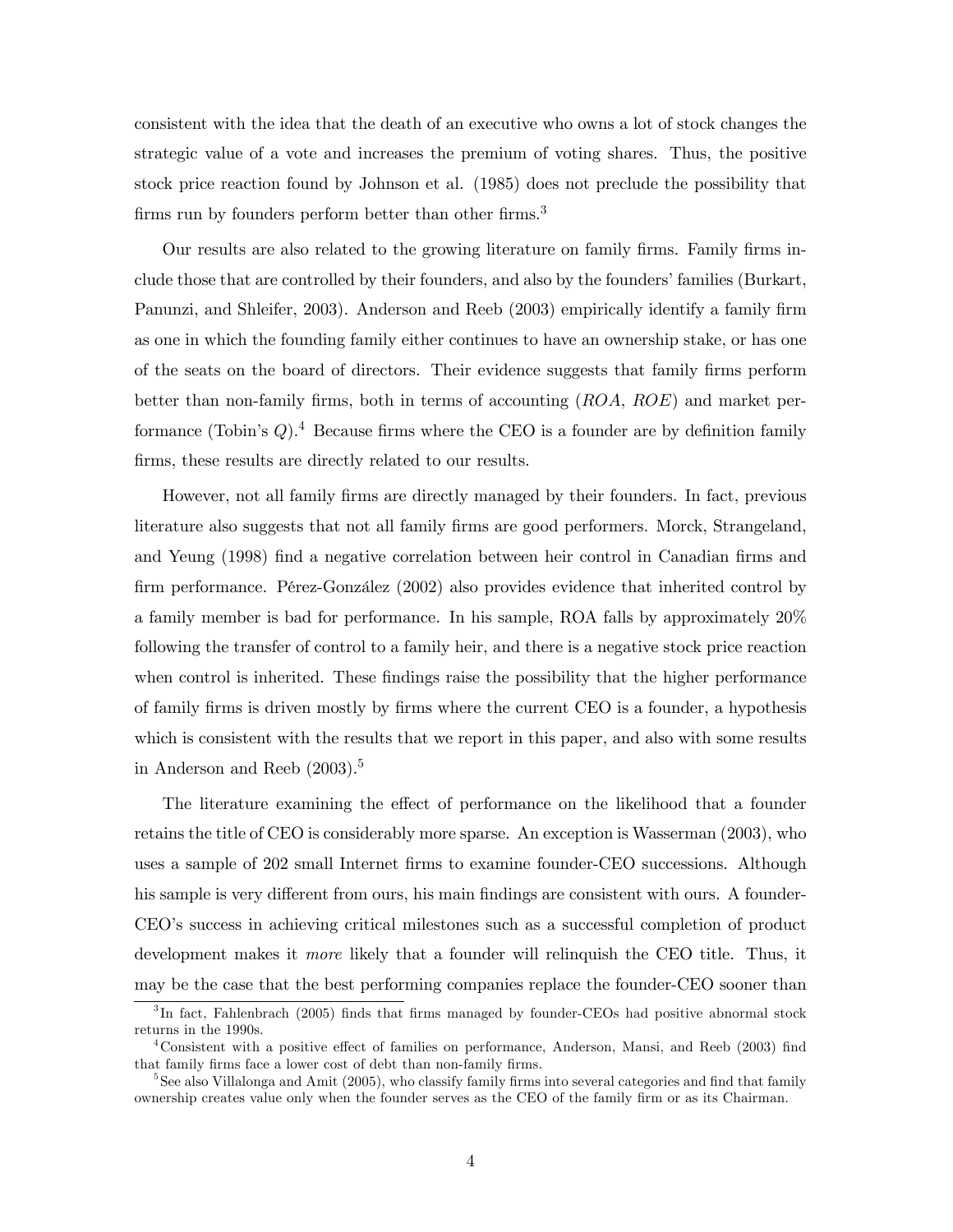the worst performing companies. However, because Wasserman (2003) does not examine the effect of founder-CEOs on performance measures, the interpretation of his results is potentially compromised by an endogeneity problem (i.e., performance is also a function of whether the CEO is a founder of the company or not).

### 3 Data Description

Our primary sample consists of data on publicly traded firms in the 1998 Fortune 500, excluding regulated financial firms and utilities, during 1992-1999 for which data are available on ExecuComp (2000). From Standard and Poor's ExecuComp (2000) we obtain the names of the sample firms' CEOs, CEO ownership and tenure as CEO as well as some financial information.6 We gather the remaining financial information from Compustat and the date of the firm's incorporation from Moody's Industrial Manuals (1999), proxy statements and annual reports for fiscal 1998. Our final sample consists of 2,128 complete firm-years of data for 321 firms during the 1992-1999 time period.

Since ExecuComp (2000) does not contain information on whether the CEO is also a founder, we define founderCEO in a given year to be 0 if the firm was incorporated at least 64 years prior to the current year or if the current CEO joined the company at least 4 years after the date of the firm's incorporation.<sup>7</sup> For the remaining firm-years we checked whether the current CEO was one of the firm's founders in a variety of sources consisting of proxy statements, annual reports and the internet.<sup>8</sup> We set *founderCEO* in a given year equal to 1 if any source explicitly named the current CEO as a founder or the main executive at the time the company began (including when it was spun-off).

 $6$ In ExecuComp the data item containing the proportional ownership of the CEO is often missing if ownership is less than 5%. We therefore calculate it as the ratio of the number of shares owned by the CEO to total shares outstanding after adjusting the number of shares owned by the CEO for stock splits. While ExecuComp (2000) adjusts the total shares outstanding for stock splits it may not adjust CEO ownership (as can be seen in the case of CEO Bill Gates of Microsoft whose mean ownership according to ExecuComp (2000) is 5.5% during 1992-1999, but whose actual mean ownership is 23.6%), however it does include an adjustment factor (Access item: AJEX) that can be used to adjust ownership. After raising this issue with Standard and Poor's, they changed how ExecuComp reports CEO ownership so that it no longer needs to be adjusted for stock splits in the later versions of the data. However, all data pulled from earlier versions still need to be adjusted.

<sup>&</sup>lt;sup>7</sup>The longest period of time a CEO has been working for his firm in our sample is 59 years. We use 64 years as a cutoff to account for missing data on CEO firm tenure. Since most firms are founded several years prior to the date of incorporation this procedure ensures that we check more CEOs than are likely to be founders.

<sup>&</sup>lt;sup>8</sup>When we could find the name of the firm's original founders this procedure was straightforward. However, very few proxies, annual reports or company websites disclosed the names of the original founders. We were most successful doing a search with the name of the executive and the word founder using the Google search engine.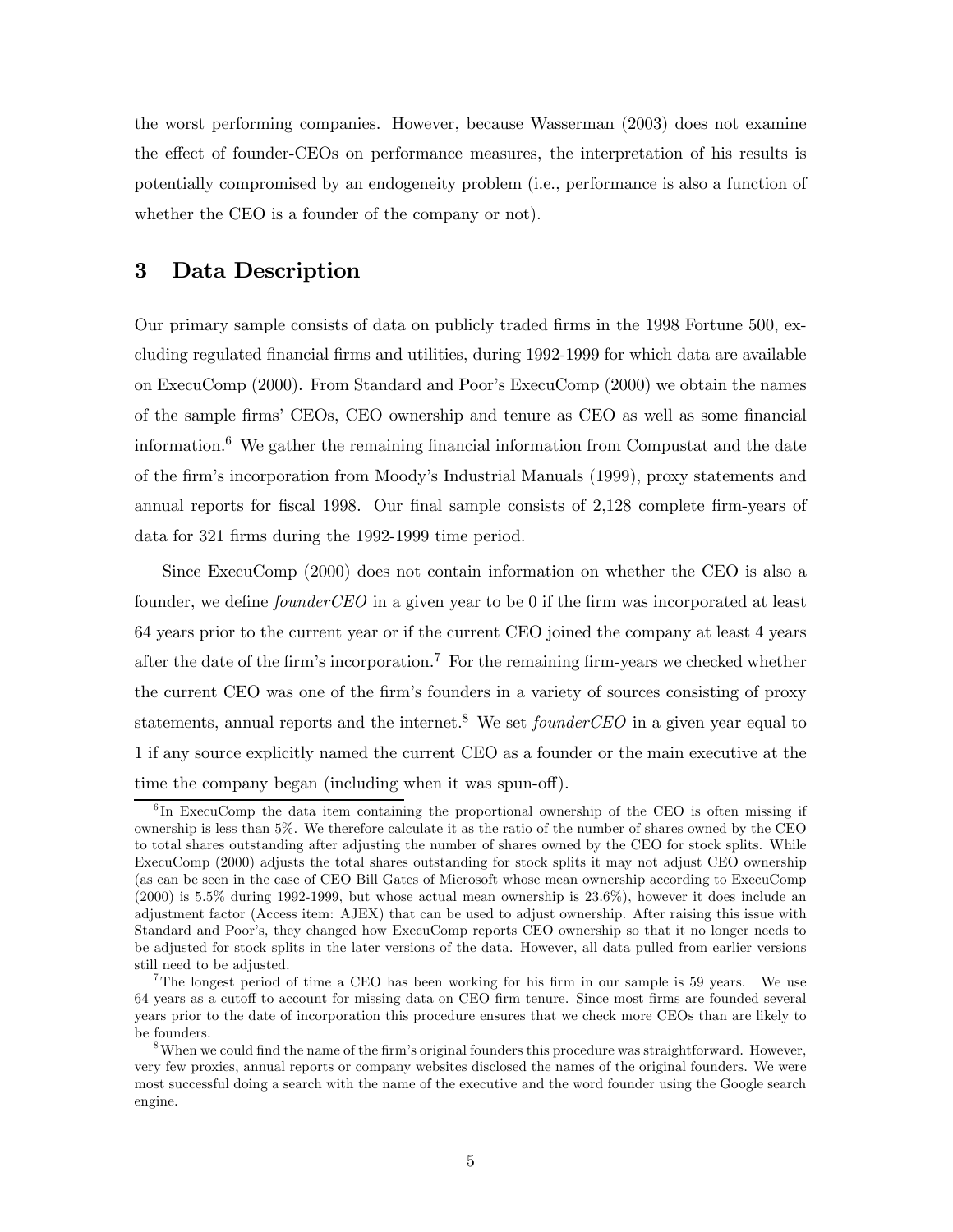We use both a market-based measure of performance for our sample firms, Tobin's  $Q$ , as well as an accounting measure, ROA. We define Tobin's Q to be the ratio of the firm's market value to its book value. The firm's market value is calculated as the book value of assets minus the book value of equity plus the market value of equity. We define ROA to be the ratio of net income before extraordinary items and discontinued operations to its book value of assets.

In Table 1 we present summary statistics concerning select financial variables and CEO characteristics. During our sample period a founder was the CEO at some point for 50 of our sample firms (15.6% of firms). On the whole a founder was the CEO during 11.1% of firm-years.

# 4 The Empirical Correlation between Founder-CEOs and Firm Performance-Ordinary Least Squares Estimates

As a first step in understanding the relationship between founder-CEO status and firm performance, we check whether the retention of the CEO title by the founder is correlated with firm performance in our sample. Sections 5 and 6, in which we discuss possible endogeneity problems and causality issues, analyze this relationship in more depth.

Our measures of firm performance are Tobin's  $Q$  and  $ROA$ . We use two benchmark models for performance throughout this paper. The first one postulates that the variable founderCEO might affect performance along with other firm-level characteristics, which are the log of total assets (a proxy for firm size), the log of firm age, a measure of stock return volatility and 2-digit industry dummies (we omit time and firm subscripts, and  $y$  is the performance variable):

 $y = b_0 + b_1 \text{found}$   $\text{FCC} = b_2 \ln(\text{assets}) + b_3 \ln(\text{firm age}) + b_4$ volatility (1)

 $+$ industry dummies  $+$  time dummies  $+ u$ .

We do not use firm fixed-effects in our specification because our main explanatory variable (founderCEO) varies little over time for a given firm.<sup>9</sup> To calculate all t-statistics,

 $9\text{In the context of the ownership literature, Himmelberg, Hubbard and Palia (1999) argue for the use of }$ firm fixed effects in regressions which relate ownership to firm performance. However, Zhou (2001) points out that if the explanatory variable changes slowly over time (as do ownership and, in our case,  $found \,r\,CD$ ), firm fixed-effect regressions may fail to detect relationships in the data even when they exist. In addition, Fahlenbrach (2005) shows evidence suggesting that the correlation between founder-CEOs and performance is not caused by a firm fixed effect.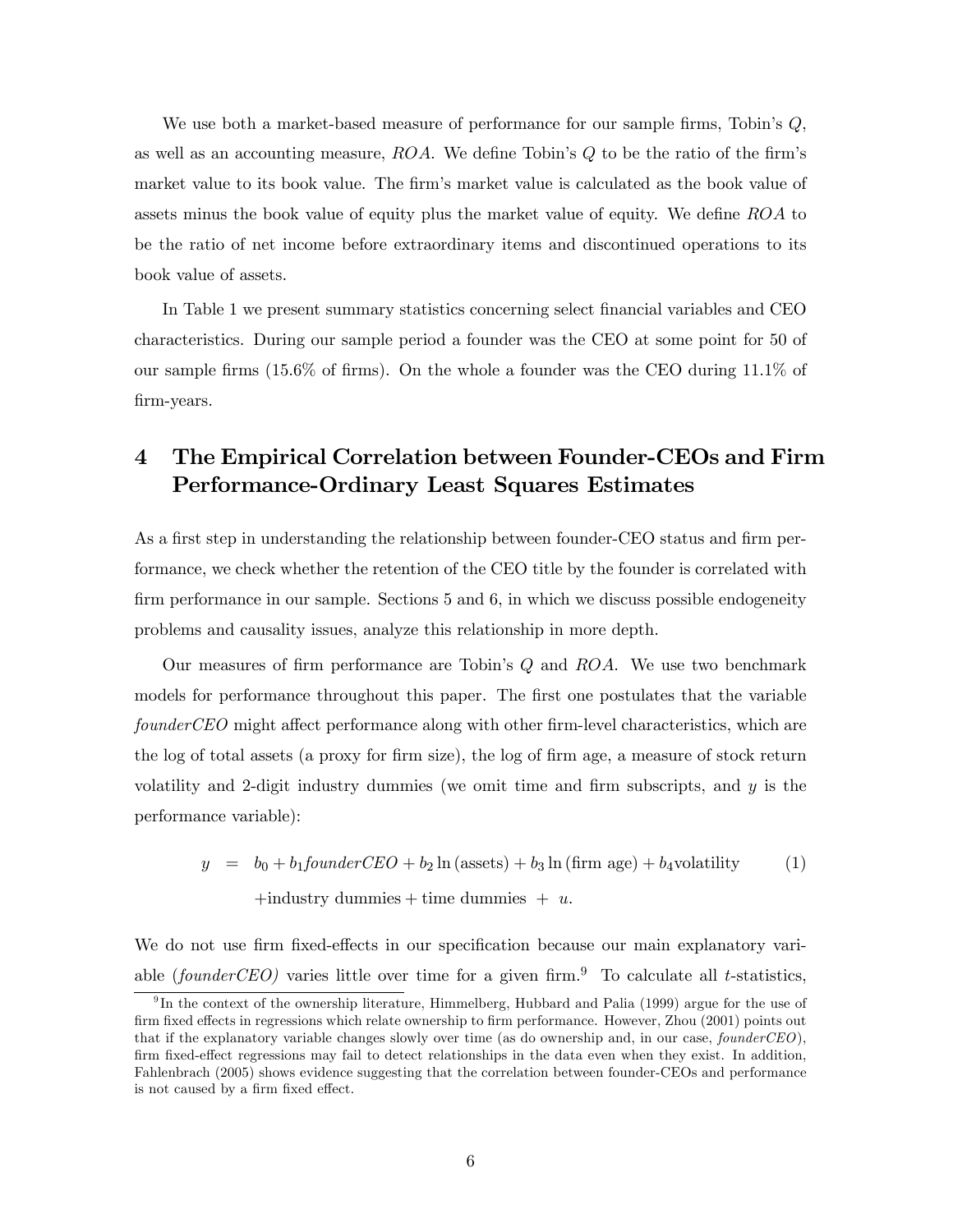we use heteroskedasticity-corrected standard errors. In addition, to account for over-time correlation within the same firm, we cluster observations by firm.<sup>10</sup>

In Table 2, we report the results of regression (1) for the two performance measures. Column I reports the results using  $\log Q$  as the performance measure,<sup>11</sup> and Column III reports the results using ROA as the performance measure. FounderCEO is significantly positively correlated with both  $\log Q$  and ROA at the 1% significance level (the p-values are 0.001 and 0.004, respectively). Of the other three variables, volatility enters with a significant negative sign in both regressions, while firm size and age have significant negative effects only when performance is measured by ROA.

Because it is plausible that *founderCEO* is correlated with CEO characteristics, it is possible that our results reflect a spurious correlation between founderCEO and performance that is due to omitted variables. In our second specification, we therefore include several CEO characteristics in an attempt to correct for this problem. In particular, we identified three obvious candidates for which *founderCEO* might be considered a good proxy variable. The first is CEO ownership: it is likely that founders hold a disproportionately large fraction of the firm's equity. It is also reasonable to expect that founders would have long tenures in the firm before leaving the CEO position. Finally, the fraction of the CEO's compensation which is based on equity may be correlated with *founderCEO* because of differing pay-forperformance incentives for founders. Because all three of these variables might also have direct effects on performance, we add them to our original benchmark model to get:<sup>12</sup>

 $y = b_0 + b_1 \text{found}$   $rCEO + b_2 \ln(\text{assets}) + b_3 \ln(\text{firm age}) + b_4$ volatility (2)  $+b_5$ CEO ownership +  $b_6$ CEO tenure +  $b_7$ CEO equity pay +industry dummies + time dummies +  $u$ .

In Columns II and IV of Table 2, we report the results of regression (2) for the two performance measures. Consistent with omitted variable concerns, we find in both specifications that the coefficients on *founderCEO* are smaller than those in the previous specifications. However, founderCEO is still significantly positively correlated with  $log Q$  at the 1% significance level (the p-value is exactly 0.01) and with  $ROA$  at the 10% significance level (the

 $10$  Alternative procedures to deal with the group correlation problem lead to virtually identical results. For example, both averaging all variables over the 1992-1999 period or running year-by-year cross-section regressions produce estimated effects and standard errors that are very similar to the ones we report.

<sup>&</sup>lt;sup>11</sup>We chose a log-linear specification for Q due to the fact that Q can never be negative. Using Q instead of log Q as the dependent variable might therefore generate fitted values that are outside of the range of Q.

 $12$ Following Anderson and Reeb (2003), we use the value of CEOs' annual option pay divided by the sum of salary, bonus and option pay to measure a CEO's equity-based pay.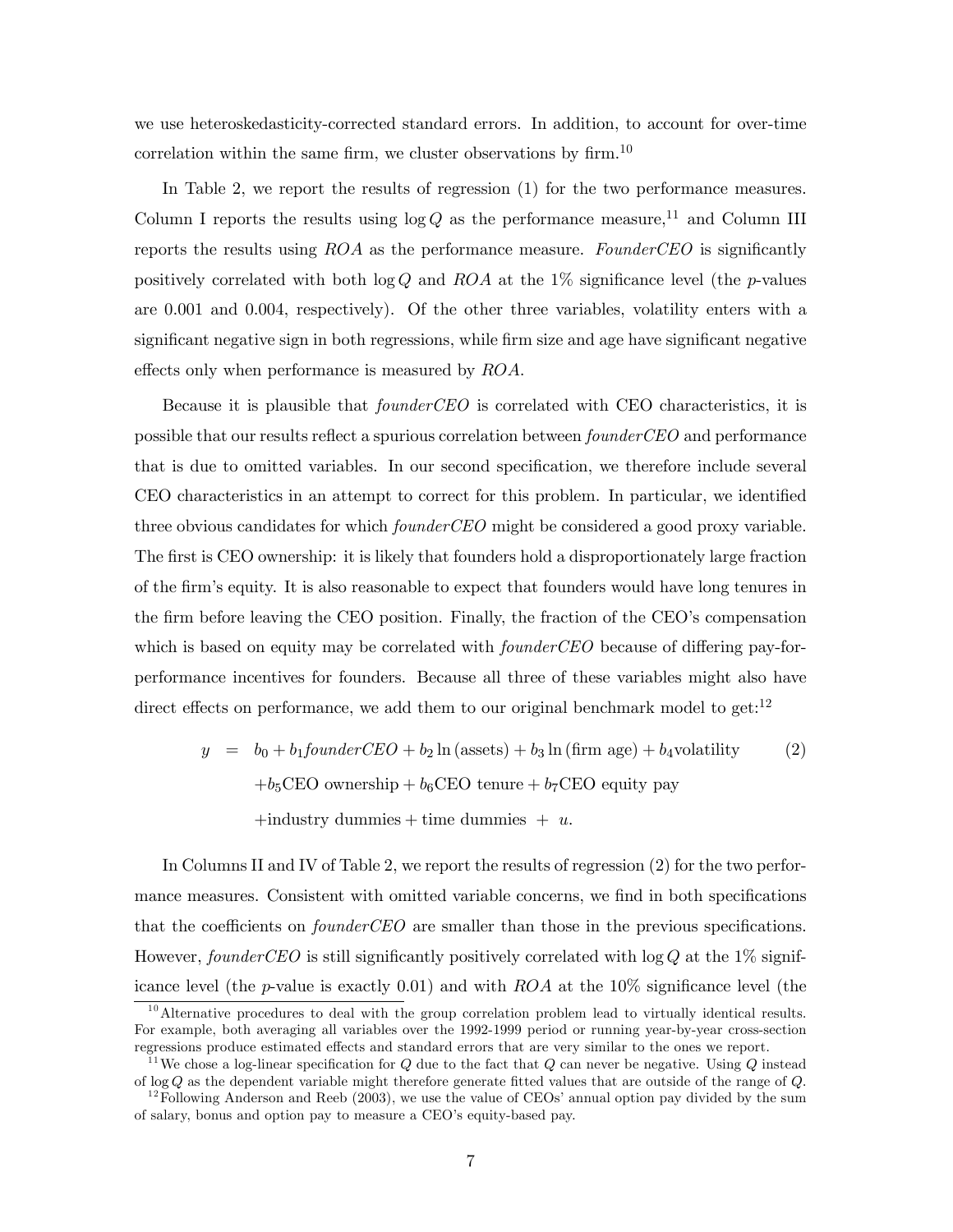p-value is 0.056). CEO ownership is also significantly positively related to performance, while CEO equity pay is only significant in the  $log Q$  regression. CEO tenure does not have a statistically significant effect on performance.

Taken at face value, what is the economic significance of these results? It is important to note that because we are using a log-linear specification for Q, the marginal effect of founder-CEOs on  $Q$  varies positively with the level of  $Q$ . In our sample, the average  $Q$  is 2.05. If we take the estimated coefficient on  $founderCEO$  from regression  $(2)$  as our estimate of the effect of founder-CEOs on  $Q$ , our results suggest that a firm with an average  $Q$  will experience a drop of 0.37 units in Q whenever its CEO is not also one of its founders. This effect is not trivial, but also not too large: it is about one fourth of the sample standard deviation of Q.

Our OLS estimates of the effects of founder-CEOs on the different measures of firm performance are also directly comparable to the ones reported by Anderson and Reeb (2003). Using a different sample-selection procedure and different empirical models from the ones we use in this paper, they find that founder-CEOs have a marginal effect on  $Q$  of 0.47 units. While our marginal effect for the average firm in our preferred specification is somewhat lower (0.37), our log-linear specification is not directly comparable to theirs, because our estimated marginal effects are not constant. When we re-estimate our preferred model using  $Q$  instead of log  $Q$  as the dependent variable, we obtain an estimated marginal effect of 0.52  $(t = 2.30; p$ -value  $= 0.022$ , which is not statistically different from 0.47 at any reasonable significance level. Although the log-linear specification appears to produce more conservative estimates than the linear specification, we continue to use our log-linear specification for Q because the differences are small. In addition, our maximum likelihood approach in the next sections requires that, conditional on the right-hand side variables, the dependent variable should be normally distributed. This assumption may not be unreasonable for  $log Q$ , but it is false by construction for  $Q$ .

The similarities between our results and the ones found in Anderson and Reeb (2003) also extend to accounting measures of performance. They find that founder-CEOs have a marginal effect on ROA of 3.14 (when ROA is measured using net income, as in this paper), an effect that is somewhat larger than the one we report in Column IV of Table 2 (1.75), but fairly close to the one we report in Column III (2.77). They also use a different proxy for the return on assets based on EBITDA (earnings before interest, tax, depreciation, and amortization) in their regressions. For comparison, we re-estimated our two benchmark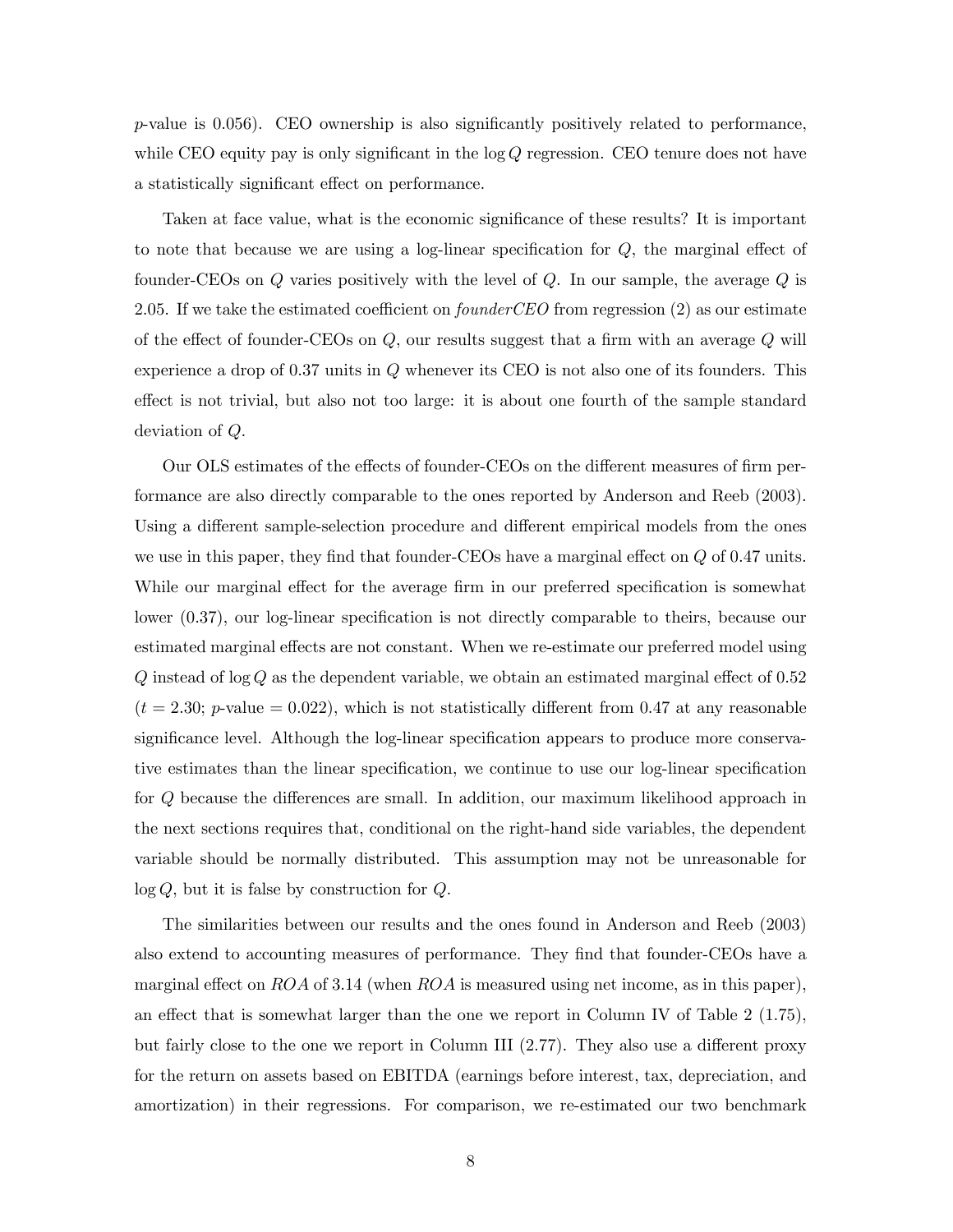models using EBITDA instead of net income as the numerator for ROA. Our estimates for the coefficient on founderCEO are 0.031 ( $t = 2.35$ ; p-value = 0.01) and 0.026 ( $t = 1.85$ ;  $p$ -value  $= 0.064$ ) for the first and second model, respectively, which are quite similar to the estimate of  $0.035$  in Anderson and Reeb  $(2003).^{13}$ 

Overall it appears that the magnitude of the estimated coefficient on the founder-CEO dummy in a linear performance regression is not very sensitive to the choice of the set of control variables. Furthermore, survivorship biases do not appear to be a major concern in such regressions. Anderson and Reeb's (2003) procedure of choosing firms in the S&P 500 in 1992 and then following them until 1999 introduces a very different type of selection bias than our approach of choosing the firms in the Fortune 500 in 1998 and following them back in time. Nevertheless, the fact that our estimates are virtually identical to theirs is a signal that these different types of survivorship biases are not creating a discrepancy between the two sets of findings. Thus the positive relationship between the retention of the CEO title by one of the founders and both market and accounting measures of firm performance appears to be fairly robust. The important question, to which we turn next, is how should one interpret this relationship? Should one conclude that the retention of the CEO title by one of the company's founders leads to superior performance? Or is it the other way around, that is, is superior performance a reason for a founder to remain as CEO? Or is it both? To gain further insight into the nature of the relationship between founder-CEOs and firm performance, we will try to disentangle these different effects in the remainder of the paper.

# 5 Assessing the Causal Relationships between Founder-CEOs and Firm Performance

#### 5.1 Two-Stage Least Squares Estimates

In this section we use two-stage least squares methods to try to isolate the effects of founder-CEOs on performance from other sources of variation. We first discuss the validity of the two different variables that we use as instruments for *founderCEO*, which are *dead founders* and the number of founders, and then we describe the results of our 2SLS regressions. Details on the construction of the instruments and their summary statistics are provided in

<sup>&</sup>lt;sup>13</sup>Although our results are similar when we use EBITDA instead of net income to construct  $ROA$ , it is easier to detect evidence consistent with the existence of an endogeneity problem using EBITDA. Thus we choose to use net income instead of EBITDA to be more conservative.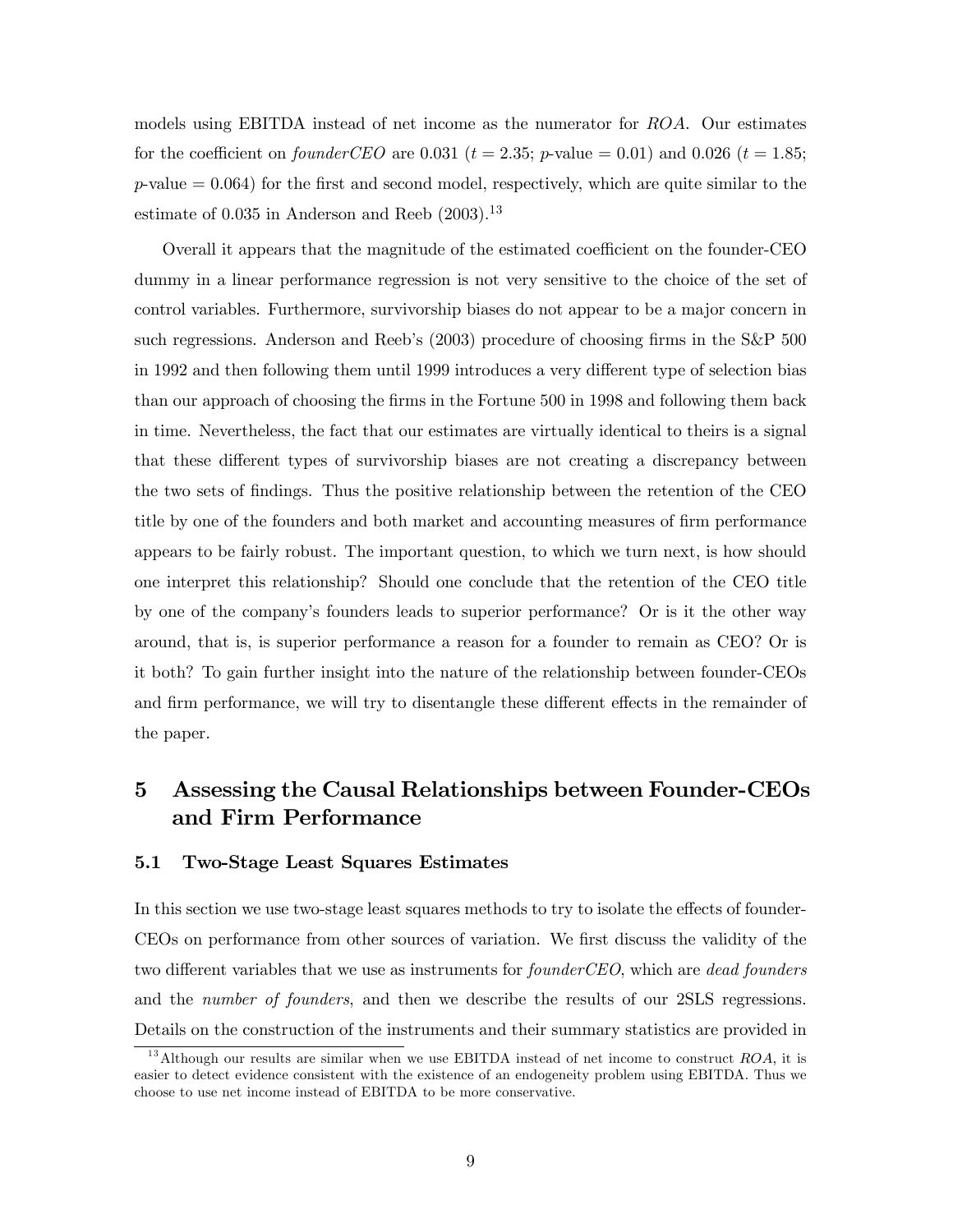the Appendix.

#### • Dead Founders

The first variable we use as an instrument is a dummy variable that takes the value of 1 if the founder died before the start of our sample period and zero otherwise (if there are multiple founders, we take the average of this variable among all founders). The motivation for this instrument is simple: dead founders cannot be CEOs. However, to be a good instrument dead founders must also be uncorrelated with performance except through explanatory variables contained in the second stage regression. We find it unlikely that founders' deaths are caused by performance. The death of a founder should be a fairly exogenous event which will affect the likelihood that the current CEO is one of the founders but that does not have a plausible direct effect on performance, except when the founder happens to be the CEO.

#### • Number of Founders

The second variable we use as an instrument is the number of founders of each firm. We believe that this variable also satisfies the conditions necessary for a valid instrument. First, the probability that the current CEO is one of the founders is mechanically increasing in the number of founders, although since one founder often plays a more dominant role than the others we expect this correlation to be weaker than in the case of our other instrument.14 Second, it should be fairly exogenous in our setup. In particular, the number of founders is unlikely to have any direct effect on firm performance years after the founding event.

Table 3 reports the outcomes of the first-stage regressions of *founderCEO* on our two instruments and the other controls from the models (1) and (2). From Table 3 we see that both proposed instruments are strongly correlated with *founderCEO*: consistent with intuition dead founders enters the regressions negatively with t-statistics of  $-17.16$  and

<sup>&</sup>lt;sup>14</sup>The case of Arrow Electronics illustrates how the number of founders may influence whether or not the current CEO is a founder (see Hoovers 2002, Fortune, January 12, 1981, p. 19 and The New York Times, December 6, 1980, p. 26). In 1968 three friends led a group of investors in acquiring a then obscure company called Arrow Electronics Corporation. After merging it with another company, they used it to found what is now one of the largest distributors of electronic components in the country. One of the partners, Duke Glenn, Jr., was the Chairman and CEO. The other two were Executive Vice-Presidents. In 1980 a hotel fire killed 13 members of Arrow's senior management including the founder/CEO and another founder. The remaining founder, John Waddell, was immediately named acting CEO and remained CEO with only brief interruptions until 1986. Although Waddell's primary responsibilities were in corporate administration and communications before the fire, the crisis led the board to choose him as acting CEO because he was one of the original founders.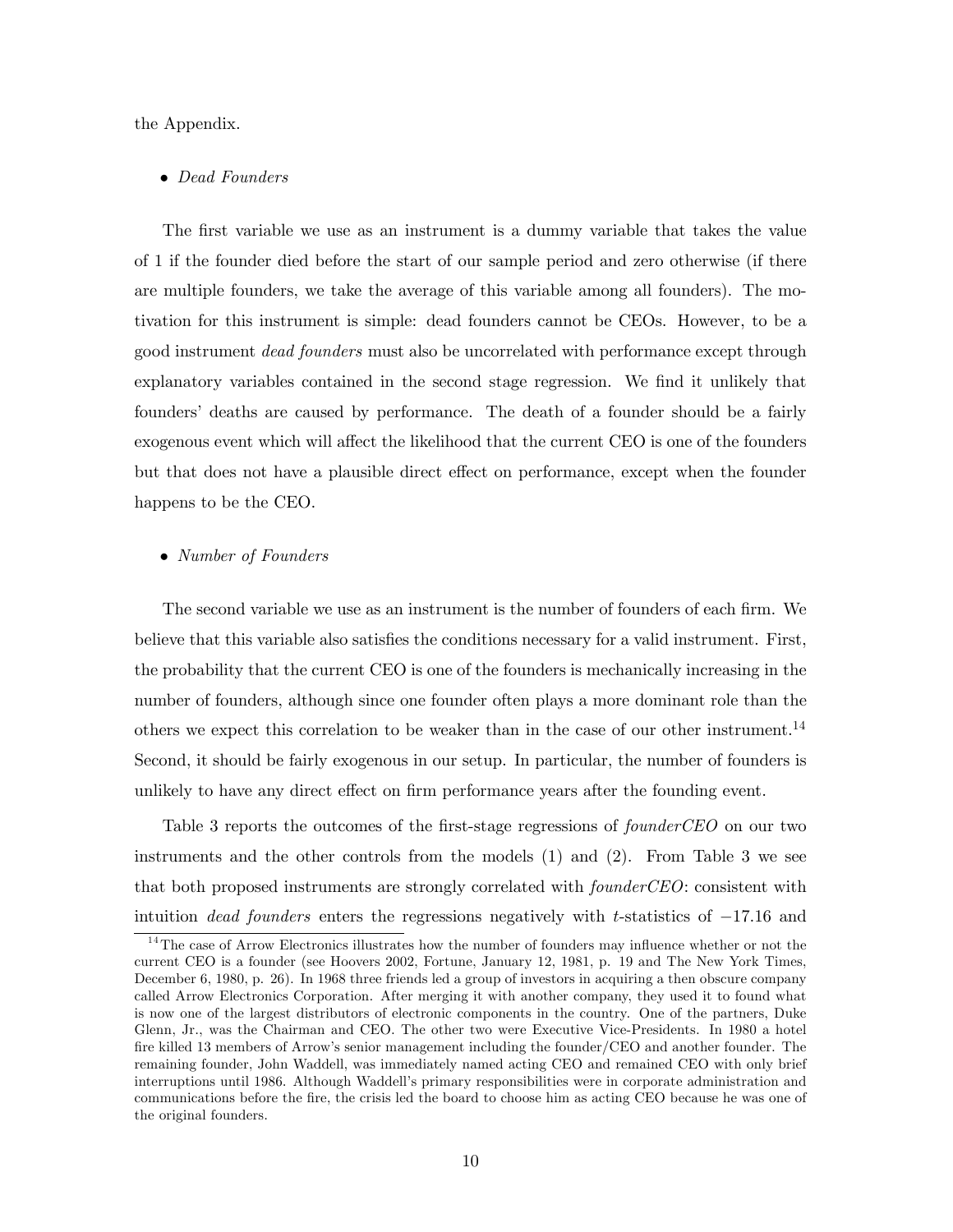−11.94 in columns I and II, respectively, while the number of founders enters them positively with *t*-statistics of 4.10 and 4.66 in columns I and II, respectively.

In Table 4, we report the results of the second-stage regression using model (1) for the two performance measures. From Columns I and II we see that *founderCEO* is significantly positively related to  $\log Q$  at the 1% significance level (the p-values are always lower than 0.001). Similarly, in Columns III and IV we see that *founderCEO* is significantly positively correlated with  $ROA$  at the 1% significance level (the p-values are always lower than 0.004). These results suggest a causal positive effect of founder-CEOs on performance. Under the assumption that our instruments are valid, our results suggest that firms with founders as their CEOs appear to perform better than others on average.

Perhaps surprisingly, the 2SLS results are not consistent with the idea that good performance is a reason for a founder to remain as CEO, since all estimated coefficients on founderCEO are larger when we use 2SLS instead of OLS. Furthermore, the differences between the 2SLS and the OLS results are statistically significant. At the bottom of Table 4, we report the differences between the 2SLS and OLS estimates of the effect of founder-CEOs on performance, along with their t-statistics, which are computed using the method in Hausman's (1978) specification tests. We find that all differences are statistically different from zero at the 1% significance level. Thus, under the maintained assumption that the instruments are valid, this finding is consistent with the idea that good performance might actually reduce the likelihood that a founder retains the CEO title, which explains why the OLS effects are smaller than the 2SLS effects.

Under the maintained assumption that our instruments are valid, we cannot reject that there is significant endogeneity in the one-equation procedures that try to estimate the effect of founder-CEOs on market and accounting measures of performance. Thus, OLS procedures that ignore the endogeneity of founder-CEO status in performance regressions, such as the ones in the previous section, can be potentially misleading because they generate inconsistent estimates of the economically relevant parameter of interest. In addition, the larger values of our 2SLS estimates suggest that once one factors out the direct effect of founder-CEOs on performance that is induced by our instruments, the remaining correlation between firm performance and the likelihood that a founder retains the CEO title is *negative*. This result is not consistent with the intuition advanced in several recent studies examining the effect of founder-CEOs on performance (Anderson and Reeb, 2003; Fahlenbrach, 2005), that good performance should lead founder-CEOs to retain their titles.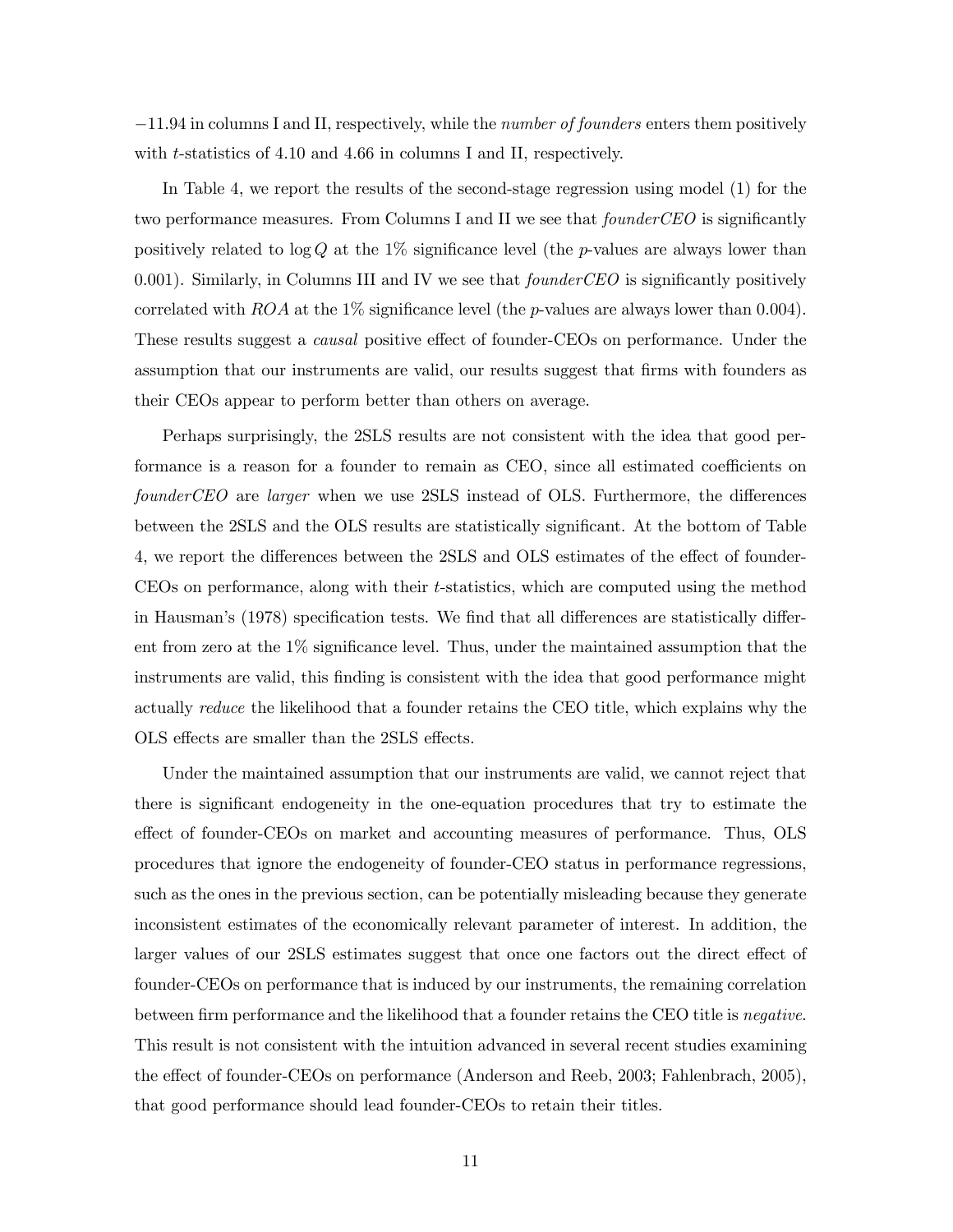If we take the estimated coefficient on *founderCEO* from the 2SLS regression of model (2) as our estimate of the effect of founder-CEOs on Q, our results imply that a firm with average  $Q$  will experience a drop of 3 units in its  $Q$  if its CEO is not also one of its founders. This effect is almost 10 times larger than the one estimated by OLS. While a negative causal relationship from performance to founder-CEOs would imply that the OLS estimates of the effect of founder-CEOs on performance are biased downward, it seems unlikely that the true effect should be so large. In the next section, we therefore investigate whether the extent of the difference between the OLS and 2SLS results is a result of model misspecification.

#### 5.2 Endogenous Dummy Variable Model

A puzzling result from the previous subsection is the size of the estimated marginal effect of founder-CEOs on performance. It is thus natural to ask whether these values are robust to different econometric procedures: Is there something specific to the 2SLS procedure we are using that is producing excessively large estimates? Or is the effect of founder-CEOs on performance really that big?

One noticeable feature of our 2SLS procedure is that, although *founderCEO* is binary, in the first-stage regression we ignore the discrete nature of this variable. Two-stage least squares consistency of the second stage does not hinge on getting the functional form right in the first stage, so one does not necessarily have to use a discrete dependent variable model for a dummy endogenous variable (see Angrist and Krueger, 2001). However, 2SLS leads to biased estimates in finite samples and it is not known how misspecification in the first stage may affect this bias. Therefore, in this section we jointly estimate a system of equations in which we explicitly account for the binary nature of founderCEO.

We formulate the following model:

$$
y = b_0 + b_1 \text{found} \, c \text{EO} + \mathbf{X} \boldsymbol{\beta} + u_1 \tag{3}
$$

$$
I = \mathbf{Z}\boldsymbol{\alpha} + u_2 \tag{4}
$$

$$
founder CEO = \begin{cases} 1 \text{ if } I \ge I^* \\ 0 \text{ if } I < I^* \end{cases} \tag{5}
$$

where  $u_1 \backsim N(0, \sigma^2)$ ,  $u_2 \backsim N(0, 1)$  and  $corr(u_1, u_2) = \rho$ . Equation (3) is the same one we have estimated by single-equation procedures: the vector of controls  $X$  varies depending on whether we are estimating model  $(1)$  or  $(2)$ . Equation  $(4)$  models the determinants of founders retaining the CEO title.  $I$  is an unobservable variable that measures the aggregation of forces that favor retaining a founder as the CEO. The determinants of I are the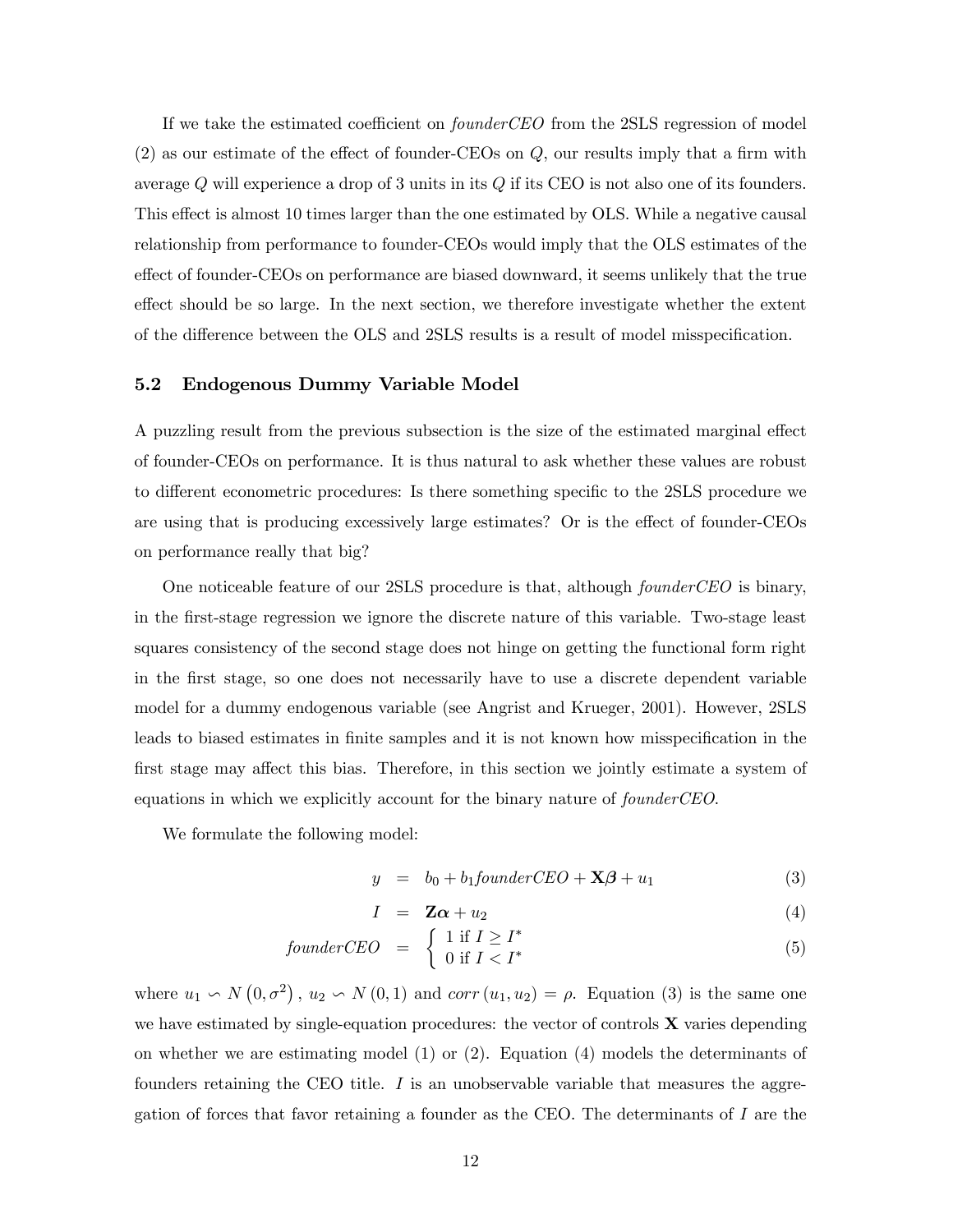observable variables Z that one believes should affect the likelihood that a founder keeps the CEO title plus an unobserved error  $u_2$ . Equation (5) is the function that models the decision to keep a founder as the CEO: founders retain the CEO title if and only if I is above an (unobservable to the econometrician) threshold level  $I^*$ .

The model above is one example of an *endogenous dummy variable model* (Heckman, 1978). Notice that the correlation between the errors of the two equations allows many interpretations. For example, if unusually good performance implies that the founder is more likely to retain the CEO title, we should expect  $\rho$  to be positive. We should also expect  $\rho$  to be positive if there is an omitted variable that affects performance and founderCEO in the same direction. However, the results from the previous section suggest that, once one factors out the direct effect of founder-CEOs on performance, the remaining correlation between firm performance and the likelihood that a founder retains the CEO title is negative. This suggests that  $\rho$  is negative.

We can estimate the above system of equations by maximum likelihood to get estimates of all relevant parameters.<sup>15</sup> We use *dead founders* and *number of founders* as our main determinants of  $I$  in the second equation. The first equation replicates the models  $(1)$  or (2).

Table 5 reports the results for both models and both performance measures. As before, the direct effect of *founderCEO* on performance is always positive and significant at all conventional significance levels. It is also true that all estimated coefficients are larger than their OLS counterparts, which is consistent with the results from the previous subsection. However, the magnitudes of these effects are no longer so large: for example, the estimates from column II suggest that a firm with average Q will experience a drop of 0.78 units in its Q when its CEO is not one of its founders. This effect is about twice as large as the one estimated by OLS but much lower than our 2SLS estimate. We conclude that the magnitudes of our 2SLS estimates are not robust to changes in model specification. However, the evidence that there is a direct positive effect of founder-CEOs on performance remains overwhelming.

At the bottom of Table 5 we report our estimates of the correlation between the errors of the two equations,  $\rho$ . Consistent with the hypothesis that good performance might reduce the likelihood that a founder retains the CEO title, we find that  $\rho$  is always negative in

 $15$ This model is identical to the standard *average treatment effects* model encountered in the program evaluation literature (see Maddala, 1983, for many examples).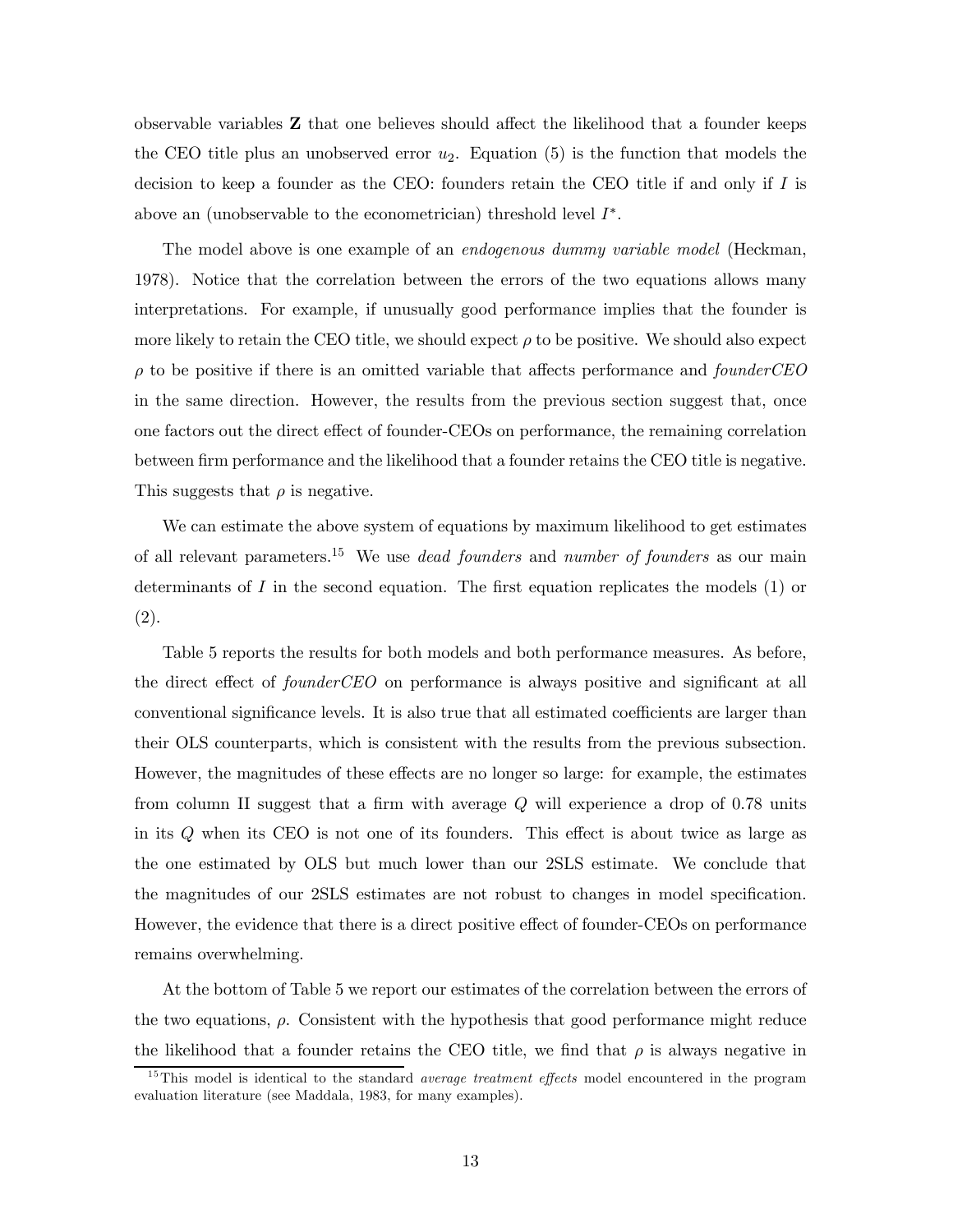all four columns. The estimated correlation between the errors of the two equations also appears quite sizeable: it is approximately  $-0.4$  in the Q models. Wald tests of the null that this correlation is zero yield  $p$ -values lower than 5% in all four cases, and lower than  $1\%$  in three of the four cases. Since testing the null that the correlation coefficient  $\rho$  is zero is an explicit test of the exogeneity of founder-CEO status (under the assumption that the model is otherwise correctly specified), we reject the null that the two equations in (3) and  $(4)$  are independent in all of our specifications.<sup>16</sup>

We summarize the results in this section as follows. We confirm the previous findings that firms that keep one of their founders as their CEOs perform better than the ones that do not, but the extremely large estimated partial effects of founder-CEOs on performance that we found in the previous subsection appear to be a feature of our 2SLS specification. Most importantly, we again find strong evidence that founder-CEO status is not independent of performance, and that once one factors out the direct effect of founder-CEOs on performance, the remaining correlation between firm performance and the likelihood that a founder retains the CEO title is negative. This is consistent with different interpretations and we discuss the reasonableness of some of these interpretations in more detail in the next section.

# 6 Better Performance Leads to Fewer Founder-CEOs: Additional Evidence and Possible Explanations

The finding that firms with relatively good performances are less likely to be run by founder-CEOs is somewhat surprising, both because the idea that good performance might make founder-CEOs less likely to relinquish their titles has some intuitive appeal and because of our evidence of a causal positive effect of founder-CEOs on performance. Thus, the purpose of this section is to uncover some additional empirical relationships that might help us better understand this finding. We first advance some possible explanations for this result and then we discuss which ones are consistent with our data.

#### Bad Governance

There is a large amount of evidence showing that poor performance increases the likelihood of CEO turnover (e.g., Warner, Watts and Wruck, 1988; Weisbach, 1988; see also Goldman, Hazarika and Shivdasani, 2003, for a comprehensive list of papers documenting

 $16$  If we construct our proxy for ROA using EBITDA instead of net income, we always reject the null of independence of equations at the 1% significance level.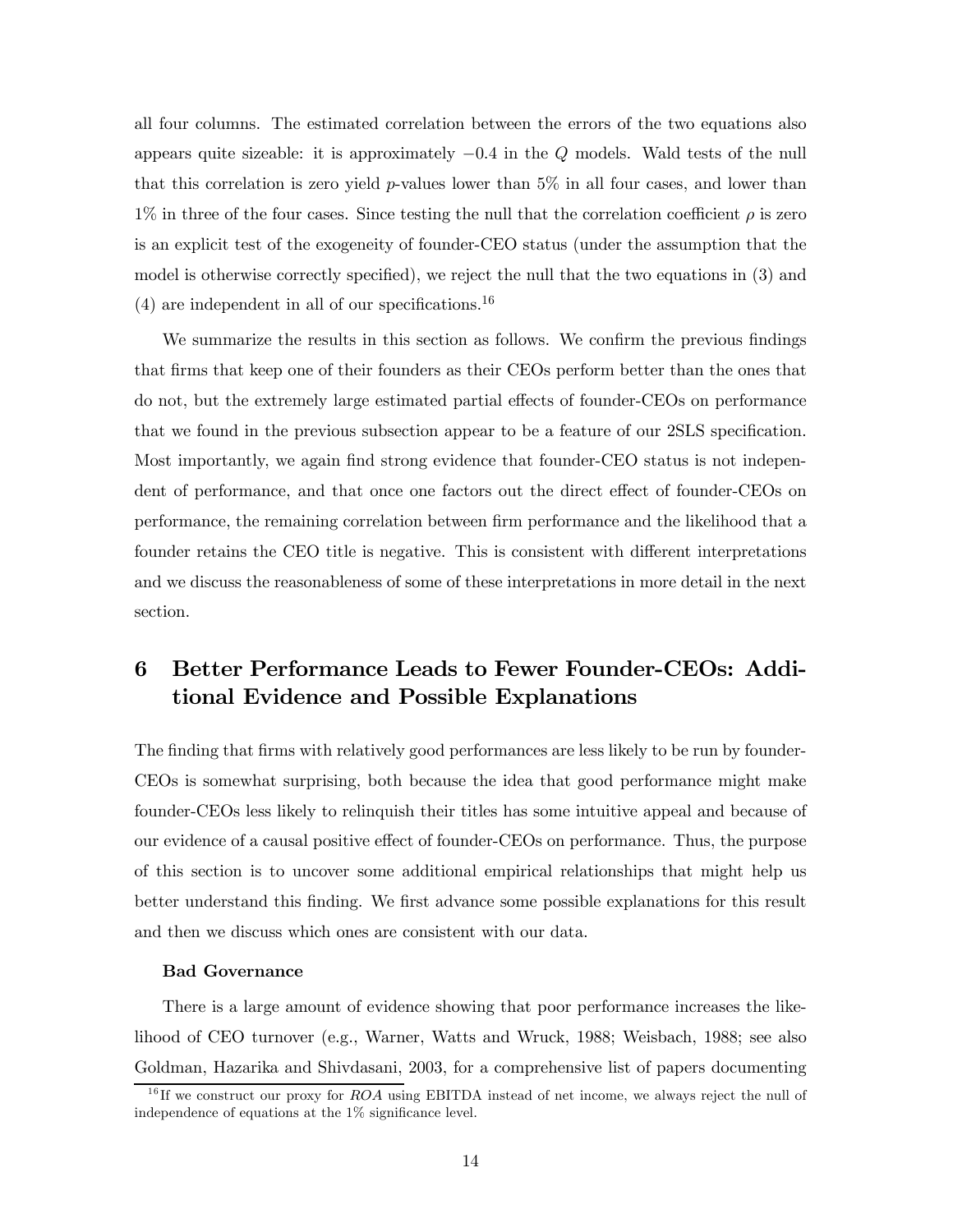this relationship). However, in firms with entrenched CEOs this link between poor performance and turnover should be weak. Morck, Shleifer and Vishny (1989) provide some evidence of entrenchment of founder-executives. In a sample of Fortune 500 firms, they find that firms whose top management teams contain members of the founding-family are less likely to experience a complete turnover of top executives and are less likely to be targets of hostile takeovers than other firms. However, this type of entrenchment is not sufficient to explain our findings, because it only suggests that poor performance might have a small positive or no effect on the likelihood of a founder-CEO being replaced. In fact, we need a stronger notion of bad governance to explain our findings: poor performance should *decrease* the likelihood of founder-CEO turnover. This could happen if bad governance also has a direct negative effect on performance. In this case, the negative correlation between the errors of equations (3) and (4) could be due to an omitted variable measuring the overall quality of governance: firms with bad governance are more likely to perform badly and to have a founder who is entrenched. Thus, the bad governance hypothesis suggests that poor performance and the likelihood of replacing a founder-CEO should be negatively related. According to this hypothesis, however, there is no reason for the CEO to leave the firm after good performance.

#### Controlled Succession

Suppose that, after good performance, CEOs are more likely to be able to choose their successors (Morck, Shleifer and Vishny, 1989). In fact, Morck, Shleifer and Vishny (1989) claim that ordinary CEO successions are more likely to occur after periods of abnormally good performance. Founders in particular may value the ability to control succession, for it allows them to transfer control to their heirs. Thus, the controlled succession hypothesis predicts that founder-CEOs will step out after some period of consistently good performance, while it has no prediction for how founder-CEO turnover is affected by bad performance.

#### Founder Benevolence and the Paradox of Entrepreneurial Success

Suppose that founders believe they have superior managerial capabilities (whether this is actually true is not important for the argument). Suppose also that founders are benevolent, i.e. they care more about the future of the company than a CEO who is not one of the original founders. Founders may therefore want to leave their companies only when they are in good shape. For example, Wasserman (2003) argues that a founder-CEO's success in achieving critical milestones, such as a successful completion of product development, makes it more likely that he will step down. He calls this phenomenon "the paradox of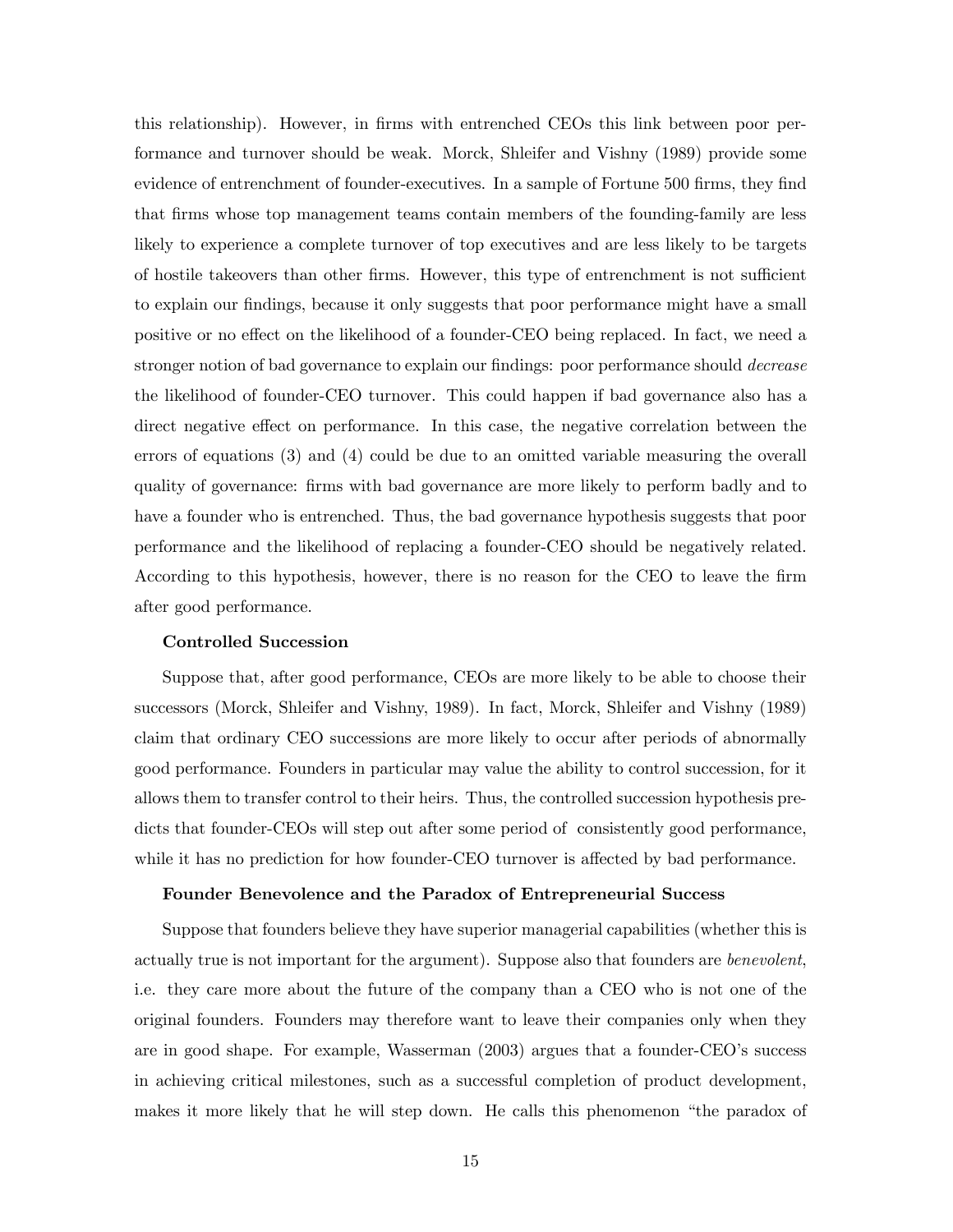entrepreneurial success."

#### Wealth Effects

Founder-CEOs who have much of their wealth invested in the firm benefit greatly from good firm performance. If they want to retire when rich, they should be more willing to retire early following good performance. Thus there should be a positive relationship between past good performance and the likelihood of subsequent founder-CEO departures. A related but somewhat darker story is that founder-CEOs might be better informed than other shareholders and may choose to leave the firm and sell their shares when performance is unusually high. Thus, founder-CEOs may leave their firms to "cash in" before the market valuation of their shares deteriorates. In both cases "wealth effects" are important, i.e. founder-CEOs want to leave their firms exactly when their firm-related wealth is high.

In order to explore the empirical relevance of these hypotheses, $17$  we assess how well past performances, both good and bad, help predict future changes in command in which a founder-CEO steps out. Thus we use the timing of events as an identification strategy. There are two main limitations of this procedure. First, predictive power does not imply causation, especially when variables reflect the behavior of forward-looking agents. Thus, we expect market measures of performance to be more plagued by endogeneity problems in predictive regressions than accounting measures, because the latter tend to be less influenced by the expectation of future events. Second, and perhaps most importantly, our tests in the previous sections detected a negative contemporaneous effect of performance on founder-CEO status. To the extent that performance exhibits some persistence, our approach in this section should be able to shed some light on the causes of this effect. However, one cannot fully capture this effect without accounting for its strictly contemporaneous component, for which identification by means of timing is not feasible.

Our empirical strategy is as follows. When a CEO who is not a founder is replaced, this typically (though not necessarily) implies that the new CEO is also a non-founder.

 $17$ An additional hypothesis that could be consistent with our finding is what might be called a "CEO Manipulation of Earnings and Short-Horizon" problem. When CEOs are approaching the date when they expect to depart from a firm, a horizon problem arises. Because they will not be around to collect the benefits of long-term investments, they might have an incentive to cut expenses prior to expected departures in order to boost earnings, which might be positively linked to CEO pay. This effect would cause accounting measures of performance to be artificially high right before CEO turnover. We do not explicitly analyze this hypothesis here, because previous evidence on this topic leads us to believe that it is unlikely that this effect is driving our results. For example, Murphy and Zimmerman (1993) find little evidence supporting the short-horizon problem. In fact, they find that while there might be some evidence that managers take actions that increase accounting earnings prior to CEO departures, these cases are restricted to poorly performing firms, implying that this effect is more likely to be associated with poor governance in general.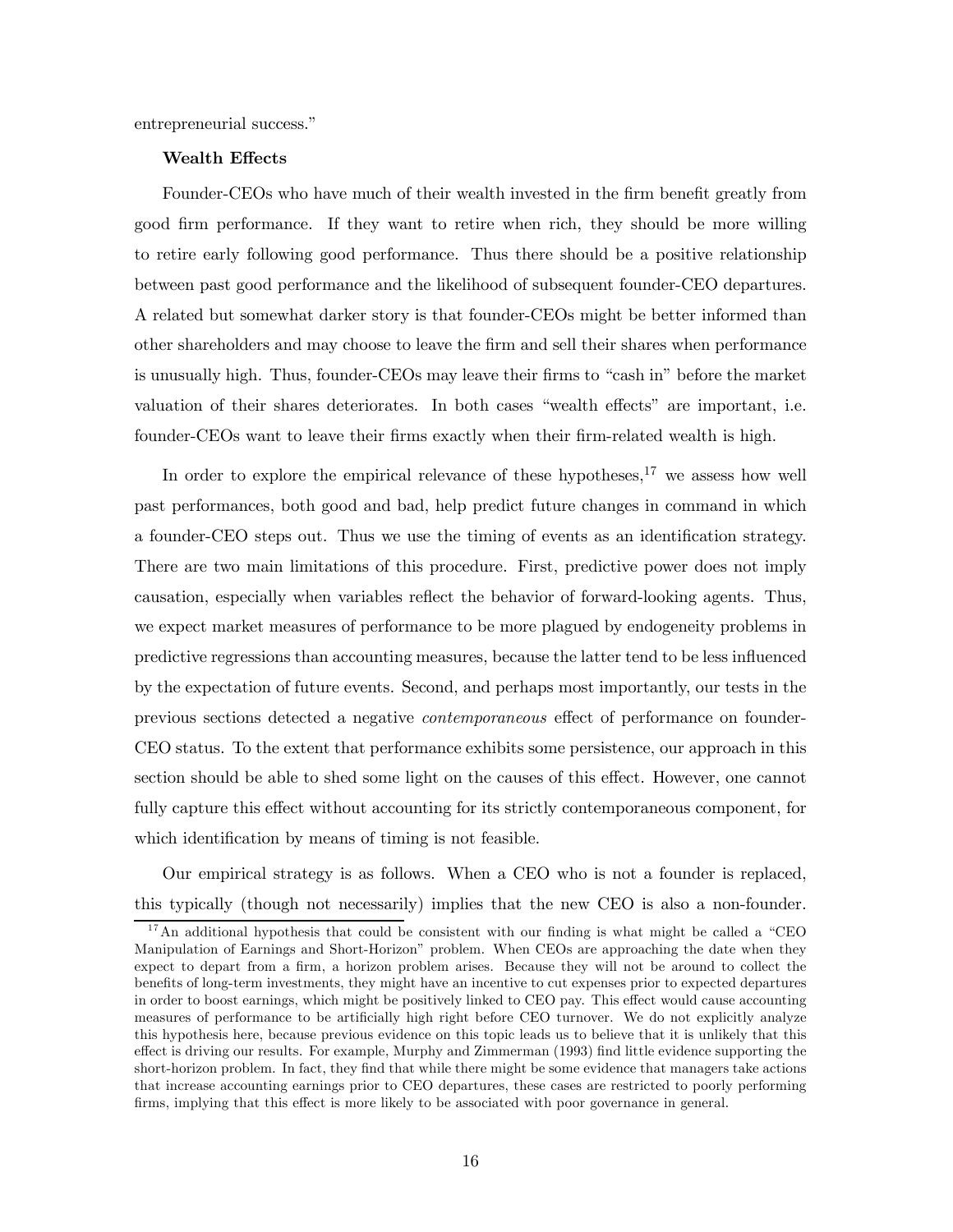Therefore, turnover data in firms which are not initially run by founders are not useful for our purposes. Accordingly, we restrict our sample to firms that were run by one of their founders in any year in our sample. We then generate an indicator variable called stepout that takes the value of 1 in the firm-years in which a founder-CEO steps out and 0 otherwise. For each firm that has experienced a change of command in this restricted sample, we leave out all observations in the years after the one in which the founder has relinquished the CEO title. This sample selection procedure severely reduces the number of usable observations. We therefore expanded our sample to increase the number of changes in command for founder-CEOs. To do this we used Forbes executive compensation surveys (Forbes, 1992- 1999), which identify whether or not the CEOs of the Forbes 800 are founders. We first matched ExecuComp to the Forbes 800 firms to identify further instances of firms whose founders were CEOs. We then tracked these additional firms in the Forbes compensation surveys until 2001 to identify when the founder no longer held the CEO title. By this procedure we were able to expand our sample of founder-CEO departures from 23 to 50. We also identified 535 firm-years in which *stepout* is equal to zero. We obtain performance measures and other controls, such as total assets, volatility, CEO ownership, and CEO tenure, from ExecuComp for the additional firm-years.

The theories we have outlined have predictions for how founder-CEO departures should be differentially affected by either good or bad past performance. Thus, in principle the relationship between performance and the likelihood of founder-CEO departures is potentially non-monotonic. In order to jointly test some of these hypotheses, we have to impose some empirical specifications that allow for the possibility of a non-monotonic relationship between the dependent and independent variables.

A simple and intuitive procedure that is well suited for our purposes is as follows. We create a dummy variable called  $highQ$  that equals 1 for very high values of lagged  $Q$  and is zero otherwise. We consider  $Q$  to be high if it is in the top quartile of the full sample Q distribution for that given year. Similarly, we create a dummy variable called lowQ that equals 1 whenever  $Q$  is in the bottom quartile of the full sample  $Q$  distribution for that given year, and is zero otherwise. The variables  $highROA$  and  $lowROA$  are defined in an analogous way. Because we want to see the effects of persistent past performance on CEO turnover, we use the averages of one- and two-year lagged Q and ROA to construct our measures of extreme performance.18 Theses variables partially capture the relative nature

 $1<sup>8</sup>$  We chose two years because using three or more years would severely restrict our sample size.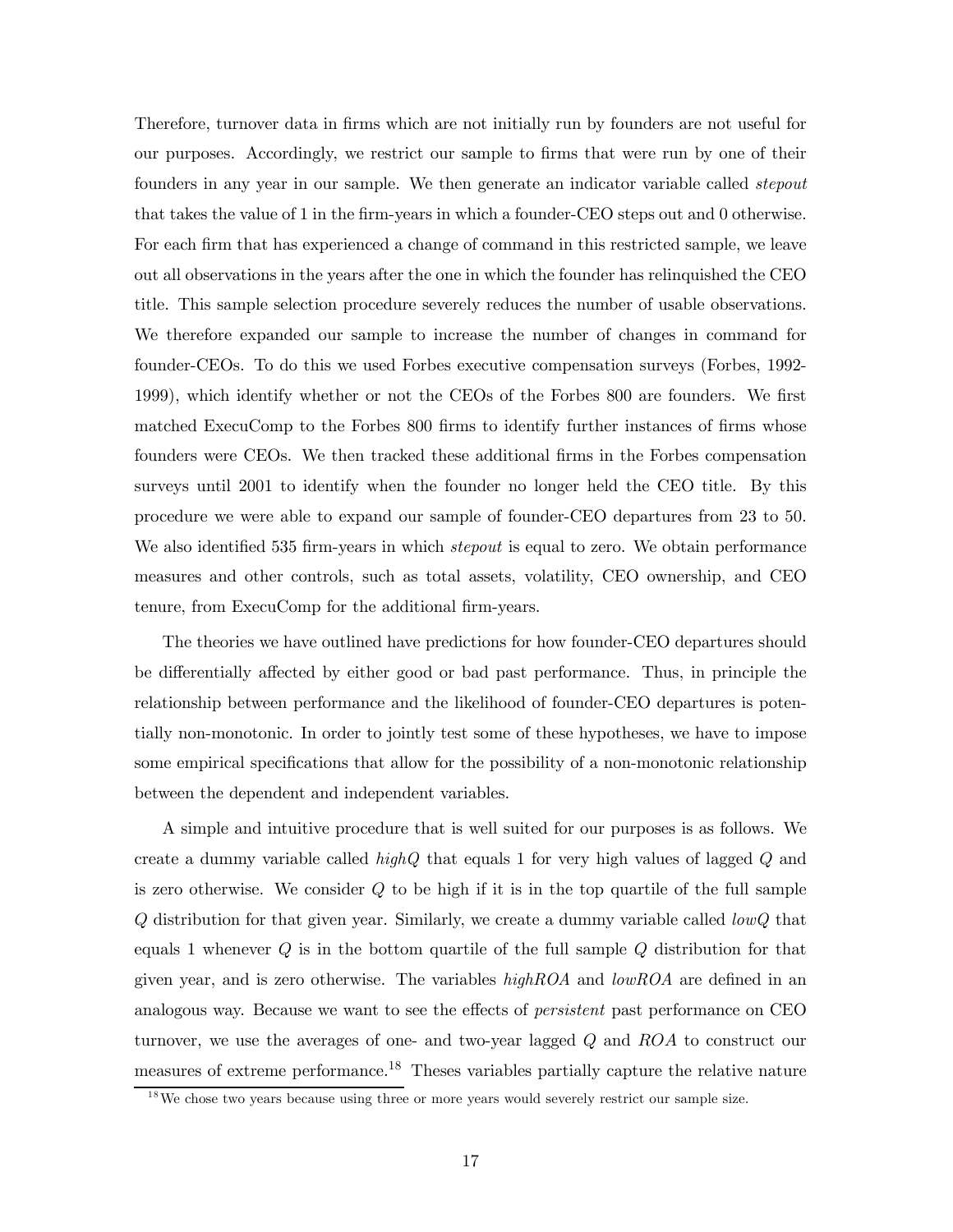of performance, that is, how the firm is performing in relation to others.<sup>19</sup>

Table 6 presents the results of Probits estimating the likelihood of a founder-CEO stepping out as a function of  $highQ$  and  $lowQ$  and year dummies, and also as a function of highROA and lowROA and year dummies. As one can see from column I, we find that the estimated coefficients on  $highQ$  and  $lowQ$  are both positive but not significant. From column II, however, we find that both  $highROA$  and  $lowROA$  help predict future changes in which a founder-CEO steps out.

The lack of predictive power of  $Q$  is not surprising. It is a well established fact in the CEO turnover literature that accounting measures of performance are better predictors of turnover than market measures (Weisbach, 1988; Murphy and Zimmerman, 1993). In fact, Hermalin and Weisbach (1998) claim that this is exactly what theory predicts: accounting measures of performance reflect the characteristics of current managers, while stock market based measures of performance should also reflect the expectation of future management changes.

The finding that past poor performance as measured by ROA increases the likelihood that a founder-CEO will leave the firm is at odds with the bad governance hypothesis. This result is not surprising, given the well-documented evidence on the disciplining role of CEO dismissals (Warner, Watts and Wruck, 1988; Weisbach, 1988). What our evidence adds to this literature is the confirmation that founders are not immune to this disciplining device.

On the other hand, the finding that past good performance as measured by ROA increases the likelihood that a founder-CEO will leave the firm in the near future is consistent with the other three hypotheses: controlled succession, founder benevolence and wealth effects.

Before we try to further discriminate among these hypotheses, we briefly consider some robustness checks. First, our choice of cutoff (25%) to define both high and low performance is not important. Choosing any cutoff in the range of 10% to 35% always leads to estimated parameters that are significant at least at the 10% level in the ROA specification. As expected, as the cutoff approaches 50% the effects become much weaker and eventually not significant. For cutoffs lower than 10%, the standard errors tend to go up, which is consistent with the intuition that the precision of our estimates should decrease as the

 $19$ Changing the comparison group appears to have only minimal effects on these variables. For example, in earlier versions of this paper we have used the full sample (1992-1999) as the comparison group, and the results were almost exactly identical.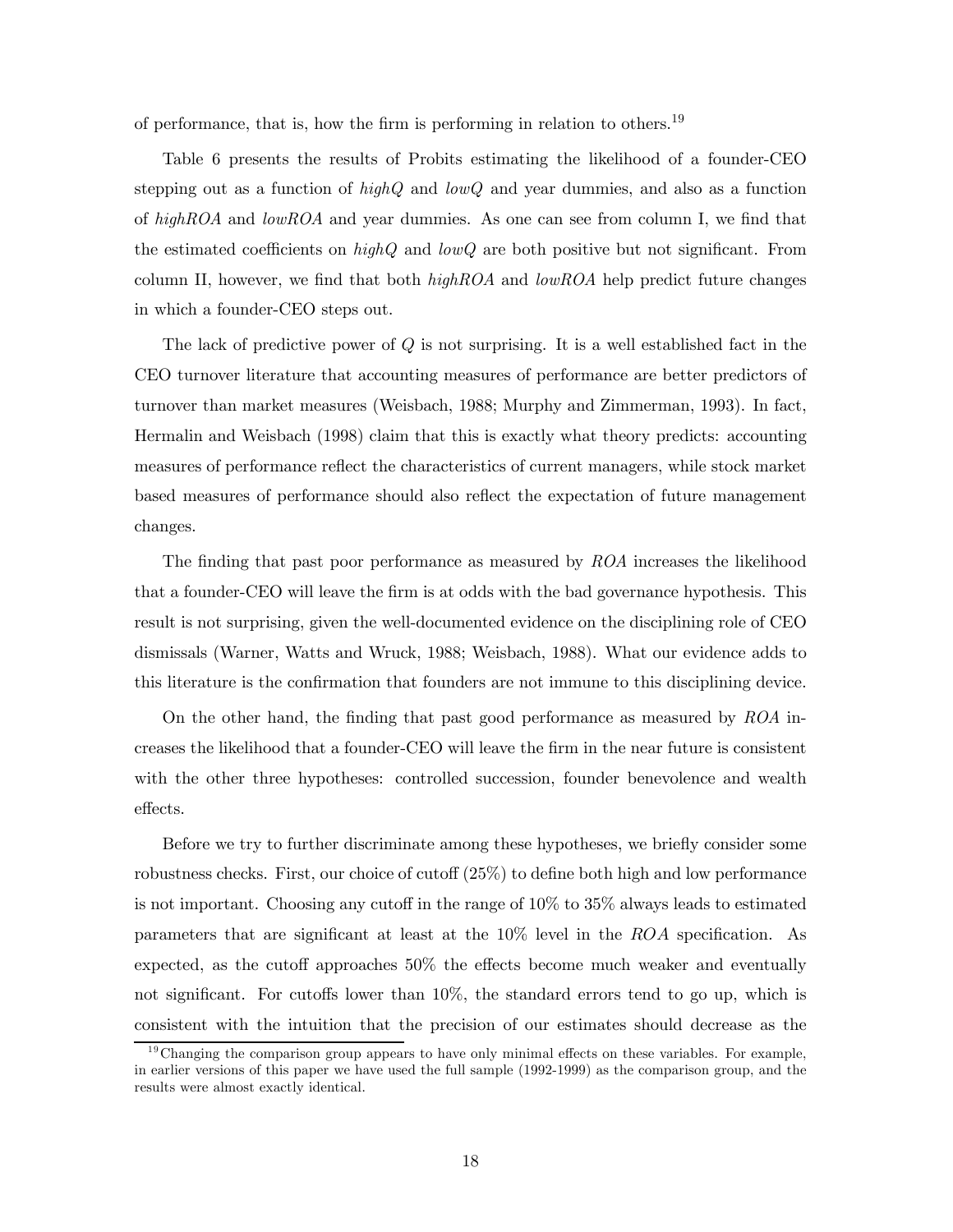number of firms that are considered to be performing extremely well or extremely badly decreases.

We also experimented with including other controls in our specifications (not reported in the tables). Firm-level controls do not have significant effects on the probability of a founder-CEO departure. For example, firm size (proxied by the log of total assets) and volatility have no significant effect on founder-CEO departures. Their inclusion also does not change the significance of the results reported in Table 6. On the other hand, CEO tenure and CEO age do have significant effects on founder-CEO departures, but again they have minimal impact on the estimated effects of both bad and good performance on CEO departures.

As a final robustness check, we also tried a more flexible specification that is capable of capturing richer non-monotonic relationships between performance and the probability of CEO departures. For each performance measure, we created two new variables: we interact both the high and the low performance dummies with the average of one- and two-year lagged performance. We estimate Probits using both the dummies and the interaction terms. This specification allows us to capture the additional effect that, for example, performance has on founder-CEO departures *conditional on performance being high*. It also allow us to better explore the continuous nature of the underlying performance variables. We report the results of these extended specifications in columns III and IV of Table 6. We see that the significance of the effects of both the low and high performance dummies is not affected by the inclusion of the interaction terms. Furthermore, these interaction terms appear to have no additional predictive power. This suggests that our original simpler specification is capturing most of the effects of performance on the likelihood of founder-CEO departures, consistent with previous evidence that the performance-CEO turnover relationship is characterized by threshold effects (e.g. Goldman, Hazarika and Shivdasani, 2003).

To further discriminate among our hypotheses, we examine the importance of wealth effects in Table 7.20 If wealth effects are important determinants of founder-CEO departures, one should expect that founder-CEOs with more firm-related wealth leave more often. In column I, we see that the opposite holds: founder-CEOs with higher ownership stakes are less likely to leave the firm. Of course, ownership may affect the likelihood of departure

<sup>&</sup>lt;sup>20</sup>We only report results using ROA. As before, the regressions using  $Q$  suggest similar results, but they are never significant.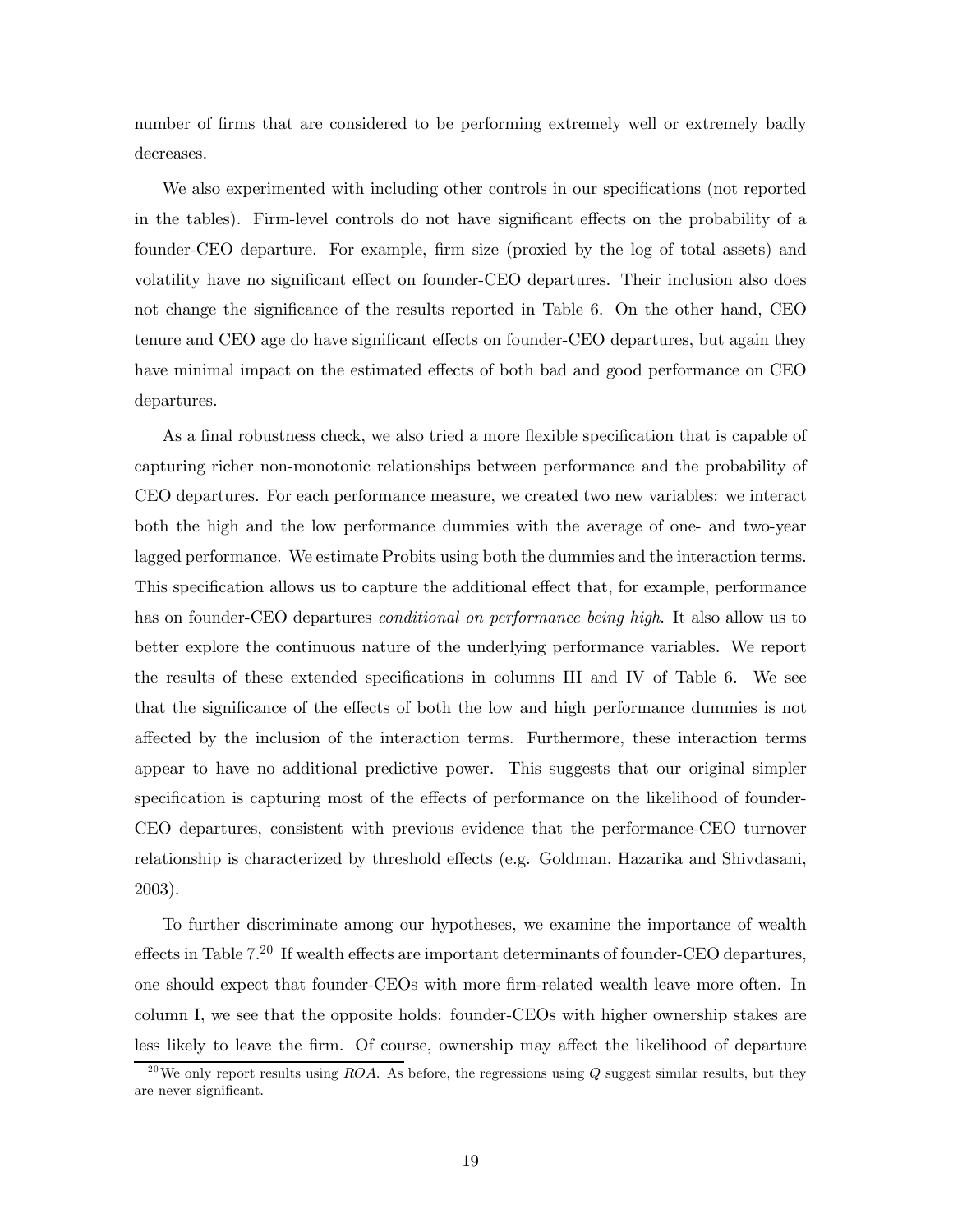for reasons that are not related to CEO wealth. For example, CEOs with more ownership might be more entrenched and thus less likely to be forced to leave. Strictly speaking, wealth effects should play a role only when CEOs are departing after good performance. To test this hypothesis more directly, we create a dummy variable that takes the value of 1 if founder-CEO ownership is "high" and 0 otherwise. We define high ownership as an aboveaverage equity stake (the average ownership of founder-CEOs in our sample is approximately 5%). We then interact the high ownership dummy with both  $highROA$  and  $lowROA$ . If founder-CEOs are departing after periods of good performance due to wealth effects, then we should expect that the sensitivity of departure to good performance should be higher when they have more ownership. Thus, we expect the interaction between  $highROA$  and highOWNERSHIP to have a positive effect on the probability of CEO departure. From column II, we see that this interaction term actually enters with a negative sign and is not significantly different from zero. Overall, we find no support for the hypothesis that wealth effects are responsible for the positive correlation between high performance and founder-CEO departures in our sample.

Our conclusions are as follows. The finding that firms with relatively good performances are less likely to be run by founder-CEOs appear to be due more to founders choosing to relinquish control after periods of good performance than to an omitted variable correlated with bad governance. In addition, our evidence suggests that wealth-effects are not driving our results. This implies that the hypotheses most consistent with our evidence are the controlled-succession and the founder-benevolence hypotheses.

## 7 Conclusions

In this paper, we provide strong evidence that founder-CEO status is influenced by firm performance. Using methods based on instrumental variables, we find that firm performance has a *negative* effect on the likelihood that a firm is run by one of its founders. This result is not sensitive to model specification, to alternative measures of performance, or to econometric procedures. After factoring out the negative effect of performance on founder-CEO status, we obtain a positive causal effect of founder-CEOs on firm performance, an effect that is quantitatively larger than the effect estimated through standard OLS regressions.

In order to further understand this negative effect of performance on founder-CEO status, we estimate the probability of founder-CEO departures as a (potentially non-monotonic)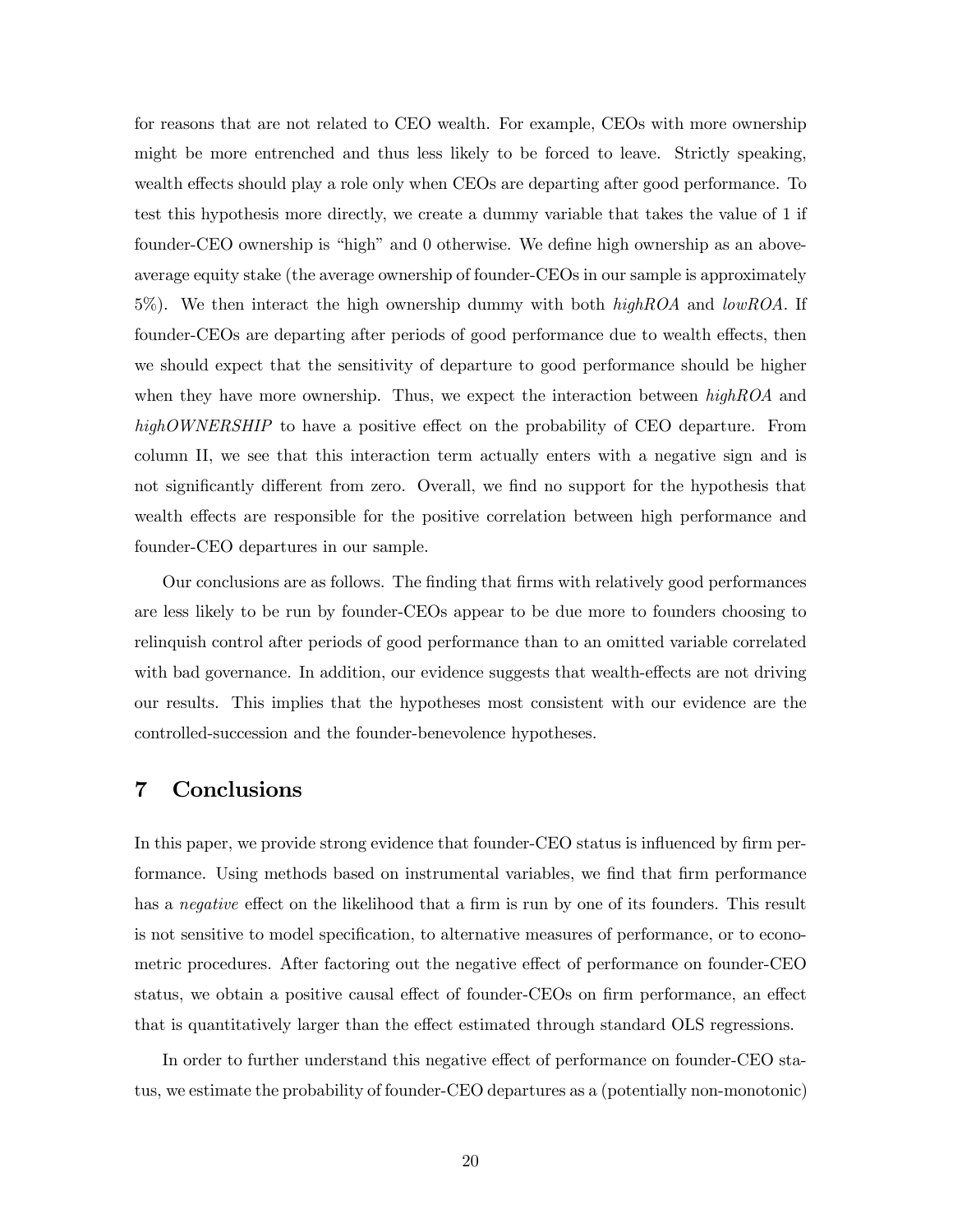function of past performance. Our main finding is that past superior accounting performance increases the likelihood that founder-CEOs will step out. Our evidence is not consistent with the hypothesis that an omitted variable correlated with bad governance can explain the negative relationship between firm performance and founder-CEO status nor with the hypothesis that founder-CEOs leave once they are wealthy enough. This leaves us with two potential arguments that might explain our new finding: (1) founder-CEOs may value control over their succession more than non-founders, and (2) founder-CEOs may want to leave their companies "in good shape."

Our paper has implications for the growing literature on family firms. The positive effect of founders on performance suggests that the higher performance of family firms (Anderson and Reeb, 2003) could be driven primarily by firms where the current CEO is a founder. Thus, there might be significant distinctions between founder control and family control. In addition, the finding that firms with relatively good performances are less likely to be run by founder-CEOs may help explain the negative correlation between inherited control and performance (e.g. Pérez-González, 2002). If performance is mean reverting and founders leave at its peak, one should observe a decline in performance when founders transfer control to their heirs even when inherited control is not bad for performance. This interpretation is most likely to be true if founders value the ability to transfer control to their heirs, because in this case high performance might make it easier for founders to control succession. Our results suggest that studying the differences between founder-CEO succession and the succession of professional CEOs should provide interesting topics for future research.

## 8 Appendix - Construction of Instruments

In this section, we discuss the construction of the instruments for the dummy variable founderCEO indicating whether or not the CEO is also one of the company's founders. As we discussed in section 5, we use two instruments for this dummy. The first is the proportion of a company's founders who are dead prior to the time our data starts (1992). The second is the number of founders of the company.

We collected the data necessary to construct the instruments from a variety of sources using Lexis-Nexis as well as the International Directory of Company Histories (various volumes) and company histories on company websites when available. In order to determine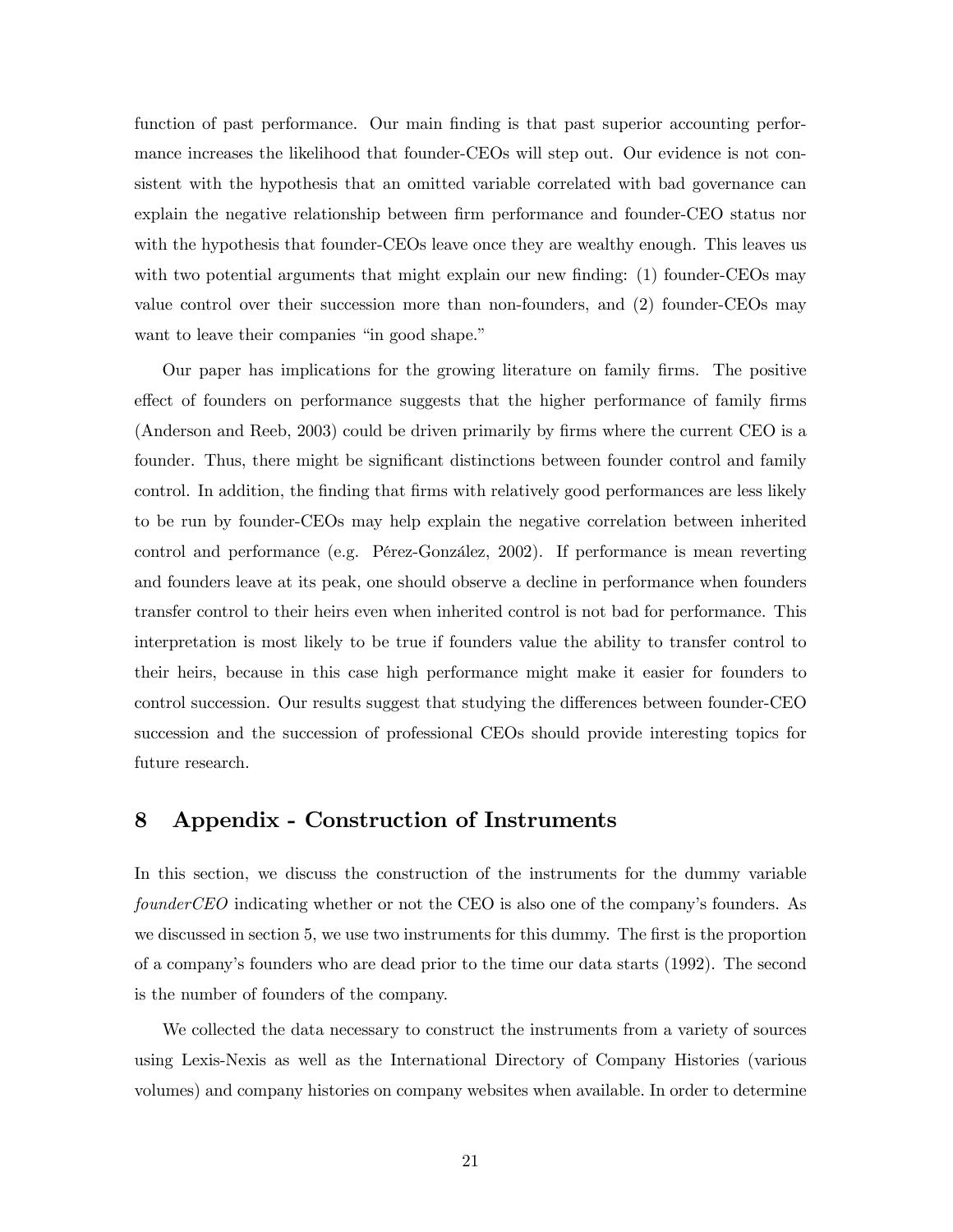who the founders of the firms in our sample are, we first had to establish what the founding event of the firm in its form in which it appears in 1998 was (since our firms are taken from the 1998 Fortune 500 list). We consider the following four types of events to be founding events: a simple business start-up (e.g. a shop opening), a merger of equals, a spin-off of a division that was not previously a separate company that had been acquired and a major change in ownership, e.g. an LBO, MBO or other acquisition, that leads to a major change in the development of the company. In the case of a merger of equals, we consider the founders of the new company to be the founders of both firms that are merging. In the case of a spin-off we consider the founders to be the founders of the original company, as well as the CEO at the time of the spin-off if he appears important to the development of the company. If a company was acquired and spun-off again, we consider the founders to be the founders of the company pre spin-off. We also generally consider any person to be a founder of the company who is identified as such in any of our data sources. In some cases our sources also identify important investors in the company or the first CEO who was hired by a founder as founders.

Our procedure was to use the company descriptions in the International Directory of Company Histories and the histories of the companies in Hoover's Company Profile Database, as well as information on the founders of the 1992 Fortune 200 firms in the National Commission on Entrepreneurship's (2001) study on entrepreneurs as a starting point for identifying the founding event, and if possible, the names of the founders. This procedure worked better for firms that were founded recently than for older firms that had undergone several mergers or restructurings. Generally older firms tended to have company histories on their websites that we could use to identify what the firm considers to be its main founding event. Once we identified the founding events, we searched archived stories from the sources Forbes, Fortune and U.S. News on Lexis-Nexis for further information on the founders of the company and information on whether or not the founders died prior to 1992 and the year the founders died. We consider a founder to be alive after 1992 when we could either verify that he was alive after 1992 or we could not find an obituary for the founder and the founder is mentioned in news articles as playing an important role in the company after 1975. If we are unable to find the name of a founder, we consider him to be alive if most of the other founders are alive. Otherwise, we consider a founder to be dead. When we were unable to find the necessary information on Lexis-Nexis, we searched for the founders using Forbes' Peopletracker and the internet.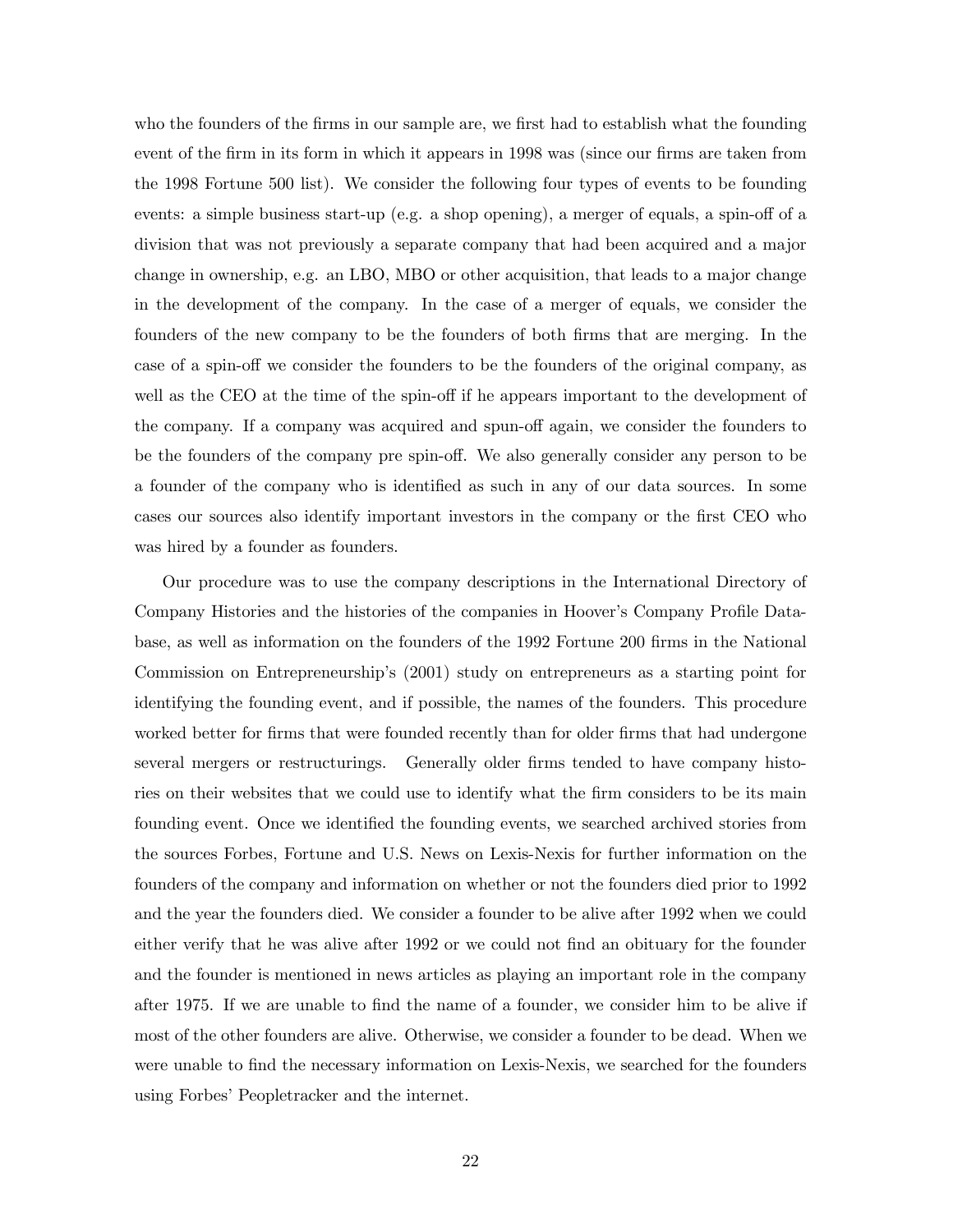Our final data set consists of 580 observations on founders for 321 firms in our sample. Our instruments are a straightforward per-firm average of the dummy indicating whether the founder died prior to 1992 and the per-firm sum of all founders.

To reduce data collection costs, we did not collect data on founders for a random sample of 63 firms that had been incorporated more than 64 years prior to 1992 out of these 321 firms. For these firms we assume that there was only one founder and that the founder died prior to 1992. Since it is highly likely that the founders of these firms all died prior to 1992 and the probability that any of the founders are the CEO in 1994 is very low, we do not expect this shortcut to affect our results. Similarly, when the parties involved in a merger of equals themselves were the product of mergers of equals, we consider the firm to have two founders who died prior to 1992. Since these firms were all older firms and the influence of the original founders of each component firm is likely to be very small after several restructurings, this coding is consistent with the fact that it is highly unlikely that any of the founders is the CEO in 1994.

Of the 258 firms for which we collected detailed founder data, most were founded by simple business start-ups. Approximately 21 firms were founded through mergers of equals and 13 were founded as the result of a spin-off. The average number of founders in our sample is 1.8 with a standard deviation of 1.1 and a maximum of 8 founders. 50% of the firms were founded prior to 1961. This is reflected in the fact that the average proportion of founders who died prior to 1992 is 70.3% with a standard deviation of 43.5%.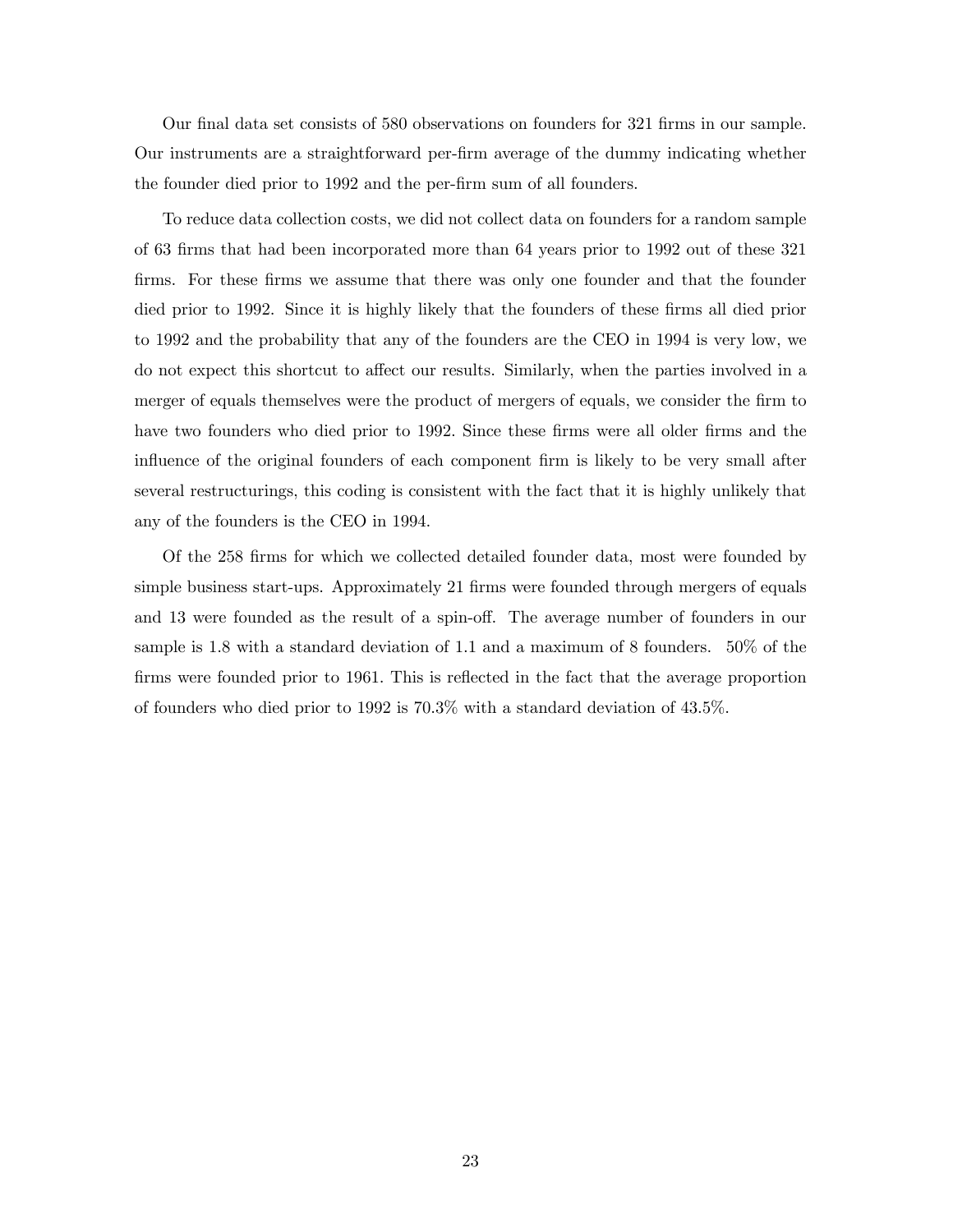# References

- [1] Anderson, R., and D. Reeb, 2003, "Founding-Family Ownership and Firm Performance: Evidence from the S&P 500," Journal of Finance, 58, 1301-1328.
- [2] Anderson, R., S. Mansi, and D. Reeb, 2003, "Founding-Family Ownership and the Agency Cost of Debt," Journal of Financial Economics, 68, 263-285.
- [3] Angrist, J., and A. Krueger, 2001, "Instrumental Variables and the Search for Identification: From Supply and Demand to Natural Experiments," Journal of Economic Perspectives, 15, 69-87.
- [4] Burkart, M., F. Panunzi, and A. Shleifer, 2003, "Family Firms," Journal of Finance, 58, 2167-2201.
- [5] Fahlenbrach, R., 2005, "Founder-CEOs and Stock Market Performance," working paper, Wharton School.
- [6] Goldman, E., S. Hazarika, and A. Shivdasani, 2003, "What Determines CEO Turnover?", working paper, University of North Carolina-Chapel Hill.
- [7] Hausman, J. A., 1978, "Specification Tests in Econometrics," Econometrica, 46, 1251- 1271.
- [8] Heckman, J. J., 1978, "Dummy Endogenous Variables in a Simultaneous Equations System," Econometrica, 46, 931-960.
- [9] Hermalin, B. E., and M. S. Weisbach, 1998, "Endogenously Chosen Boards or Directors and Their Monitoring of the CEO," American Economic Review, 88, 96-118.
- [10] Himmelberg, C., G. Hubbard, and D. Palia, 1999, "Understanding the Determinants of Managerial Ownership and the Link between Ownership and Performance," Journal of Financial Economics, 53, 353-84.
- [11] International Directory of Company Histories, 1988-2001, St. James Press, Chicago.
- [12] Jayaraman, N., A. Khorana, E. Nelling, and J. Covin, 2000, "CEO-Founder Status and Firm Financial Performance," Strategic Management Journal, 21, 1215-1224.
- [13] Jensen, M., and K. J. Murphy, 1990, "Performance Pay and Top Management Incentives," Journal of Political Economy, 98, 225-264.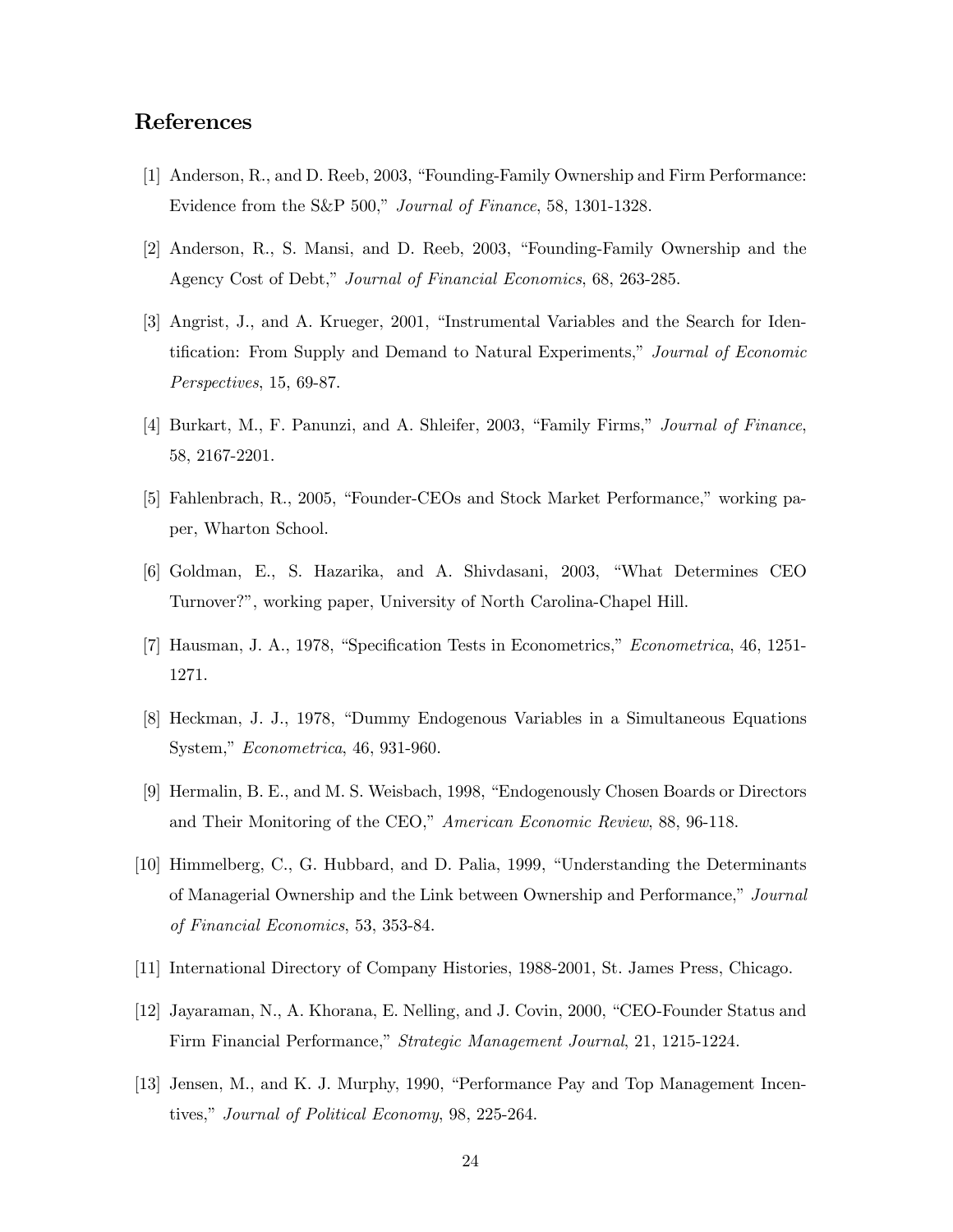- [14] Johnson, B., R. Magee, N. Nagarajan, and H. Newman, 1985, "An Analysis of the Stock Price Reaction to Sudden Executive Deaths," Journal of Accounting and Economics, 7, 151-174.
- [15] Maddala, G. S., 1983, Limited-Dependent and Qualitative Variables in Econometrics. Econometric Society Monographs, Cambridge University Press.
- [16] McConaughy, D., M. Walker, G. Henderson, and C. Mishra, 1998, "Founding Family Controlled Firms: Efficiency and Value," Review of Financial Economics, 7, 1-19.
- [17] Morck, R., A. Shleifer, and R. Vishny, 1988, "Management Ownership and Market Valuation: An Empirical Analysis," Journal of Financial Economics, 20, 293-315.
- [18] Morck, R., A. Shleifer, and R. Vishny, 1989, "Alternative Mechanisms for Corporate Control," American Economic Review, 79, 842-852.
- [19] Morck, R., D. Strangeland, and B. Yeung, 1998, "Inherited Wealth, Corporate Control and Economic Growth: a Canadian Disease?," NBER Working paper, no. 6814.
- [20] Murphy, K. J., and J. L. Zimmerman, 1993, "Financial Performance Surrounding CEO Turnover," Journal of Accounting and Economics, 16, 273-315.
- [21] National Commission on Entrepreneurship, 2001, "From the Garage to the Boardroom: The Entrepreneurial Roots of America's Largest Corporations," report.
- [22] Palia, D., and A. Ravid, 2002, "The Role of Founders in Large Companies: Entrenchment or Valuable Human Capital," working paper, Rutgers University.
- [23] Pérez-González, F., 2002, "Inherited Control and Firm Performance," working paper, Columbia Business School.
- [24] Schwert, B., 1985, "A Discussion of CEO Deaths and the Reaction of Stock Prices," Journal of Accounting and Economics, 7, 175-178.
- [25] Shleifer, A., and R. Vishny, 1989, "Managerial Entrenchment: The Case of Manager-Specific Investments," Journal of Financial Economics, 25, 123-139.
- [26] Slovin, M., and M. Sushka, 1993, "Ownership Concentration, Corporate Control Activity, and Firm Value: Evidence From the Death of Large Blockholders," Journal of Finance, 48, 1293-1321.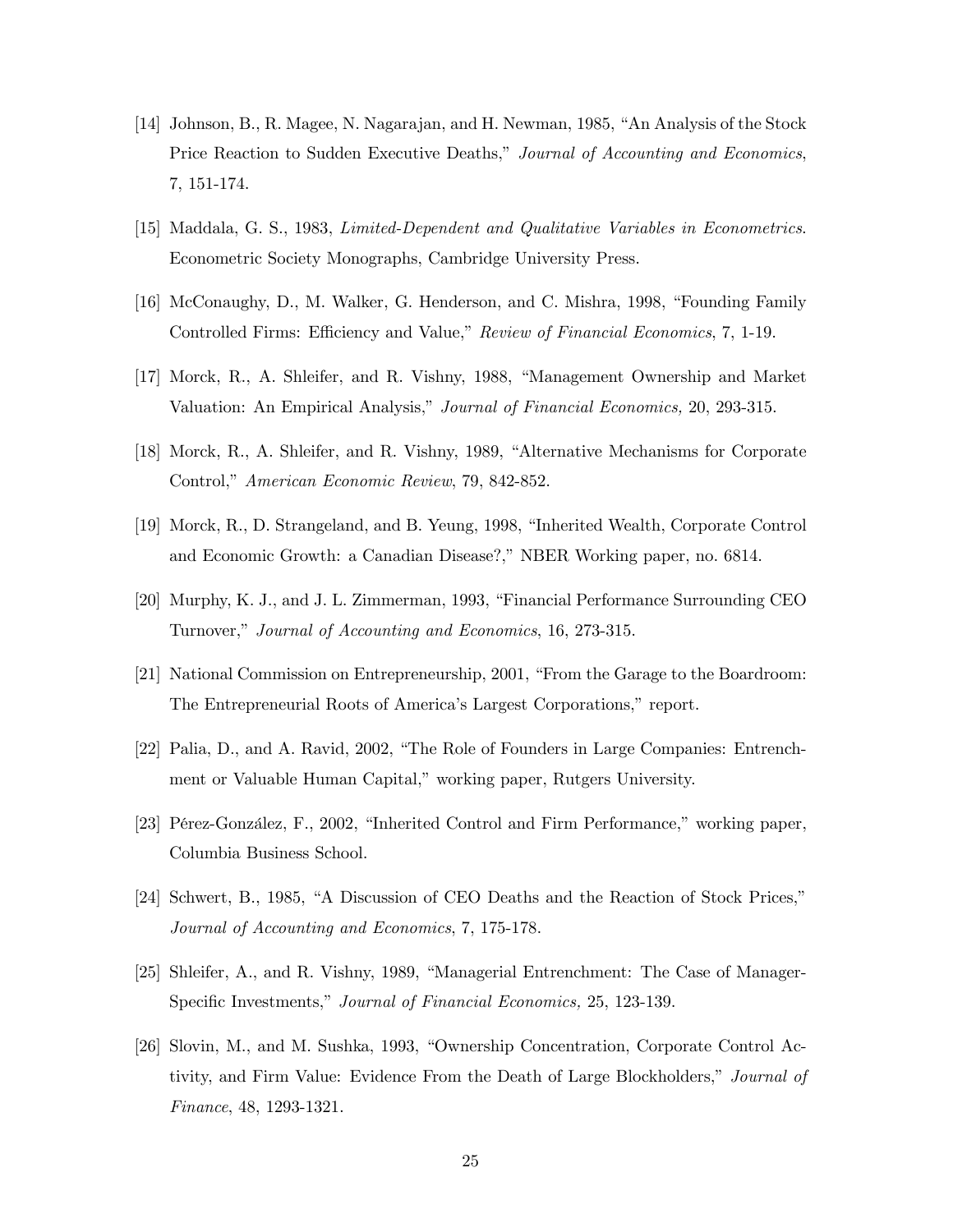- [27] Stein, J. 1989, "Efficient Capital Markets, Inefficient Firms: A Model of Myopic Corporate Behavior," Quarterly Journal of Economics, 104, 655-669.
- [28] Villalonga, B. and R. Amit, 2005, How Do Family Ownership, Management, and Control Affect Firm Value?, forthcoming, Journal of Financial Economics.
- [29] Warner, Jerold B., Watts, Ross L., and Karen H. Wruck, 1988, "Stock Prices and Top Management Changes," Journal of Financial Economics, 20, 461—492.
- [30] Wasserman, N., 2003, "Founder-CEO Succession and the Paradox of Entrepreneurial Success," Organization Science, 14, 149-172.
- [31] Weisbach, M. S., 1988, "Outside Directors and CEO Turnover," Journal of Financial Economics, 20, 431-460.
- [32] Zhou, X., 2001, "Understanding the Determination of Managerial Ownership and its Relationship to Firm Performance," Journal of Financial Economics, 62, 559-71.
- [33] Zingales, L., 1995, "What Determines the Value of Corporate Votes," Quarterly Journal of Economics, 110, 1047-1073.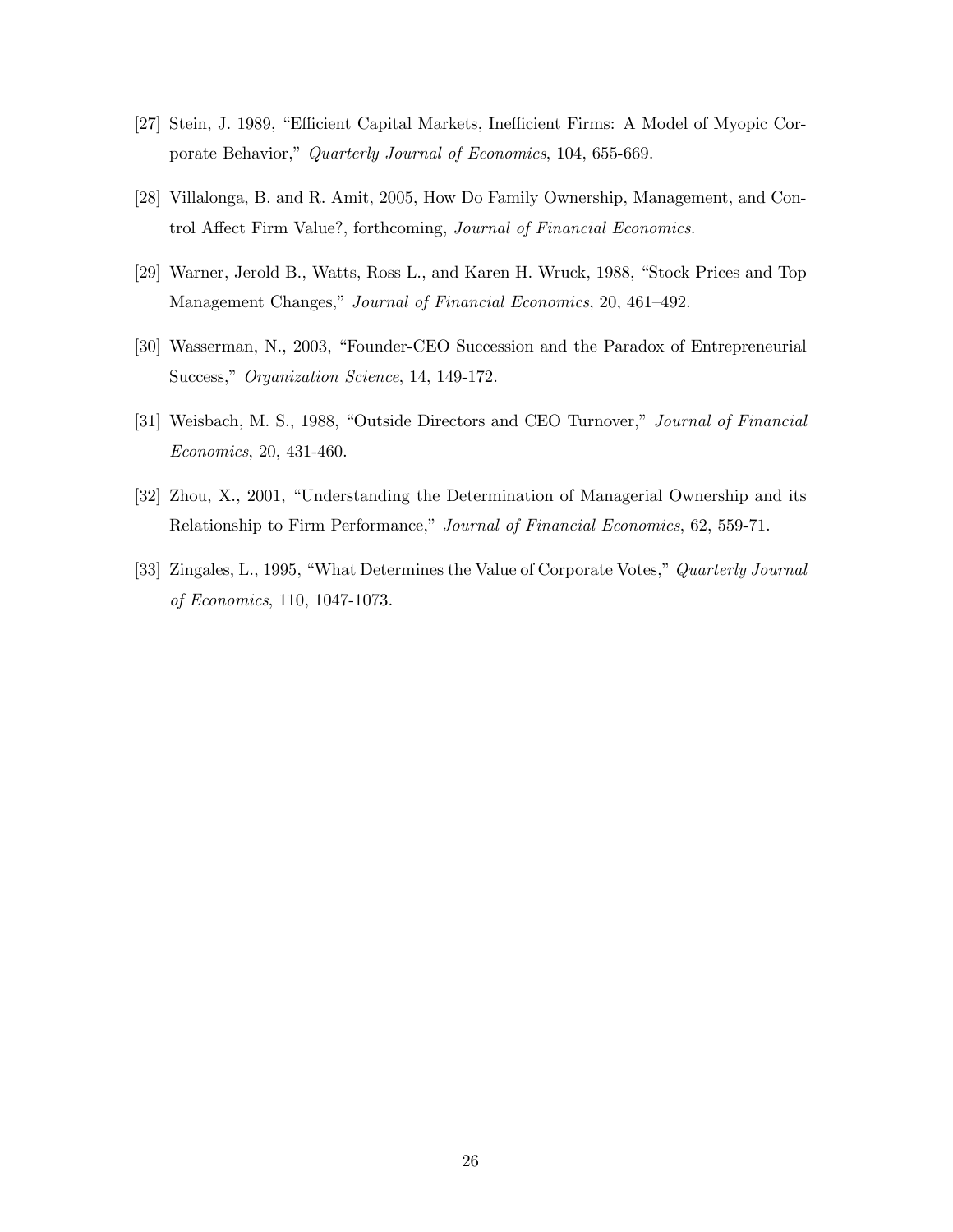#### Table 1: Summary Statistics

Sample consists of 321 publicly traded, non-regulated firms from the 1998 Fortune 500 that were available on ExecuComp (2000) during the years 1992-1999. Most financial and CEO data are from ExecuComp (2000). Firm age is collected from Moodyís Manuals (1999), proxy statements and 10-Ks for fiscal 1998. Founder data are from a variety of sources consisting of proxy statements, annual reports and the internet. Our proxy for Tobin's  $Q$  is  $=$  (book value of assets-book value of equity  $+$  market value of equity)/book value of assets.  $ROA =$  net income before extraordinary items and discontinued operations/book value of assets. FounderCEO is equal to one if the CEO is a founder of the company. CEO ownership is defined as the ratio of the number of shares owned by the CEO after adjusting for stock splits to total shares outstanding. CEO tenure is the number of years since the CEO was appointed CEO. CEO equity-based pay is the value of annual option pay divided by the sum of salary, bonus and annual option pay. Volatility is the Black-Scholes volatility as reported in ExecuComp. Firm age is the number of years since the firmís first date of incorporation.

| Variable             | Mean | St Dev | Min.     | Max.  | No. Obs. |
|----------------------|------|--------|----------|-------|----------|
|                      |      |        |          |       |          |
| Q                    | 2.05 | 1.40   | 0.83     | 19.16 | 2128     |
| logQ                 | 0.59 | 0.46   | $-0.18$  | 2.95  | 2128     |
| <i>ROA</i>           | 5.68 | 5.75   | $-48.19$ | 48.15 | 2128     |
| FounderCEO           | 0.11 | 0.31   | 0.00     | 1.00  | 2128     |
| CEO ownership        | 0.02 | 0.05   | 0.00     | 0.44  | 2128     |
| CEO tenure           | 7.36 | 7.24   | 0.00     | 47.00 | 2128     |
| CEO equity-based pay | 0.47 | 0.29   | 0.00     | 1.00  | 2128     |
| Volatility           | 0.29 | 0.11   | 0.12     | 1.05  | 2128     |
| Firm assets $(\log)$ | 8.72 | 1.07   | 5.78     | 12.91 | 2128     |
| Firm age $(log)$     | 3.82 | 0.89   | 0.00     | 4.98  | 2128     |
|                      |      |        |          |       |          |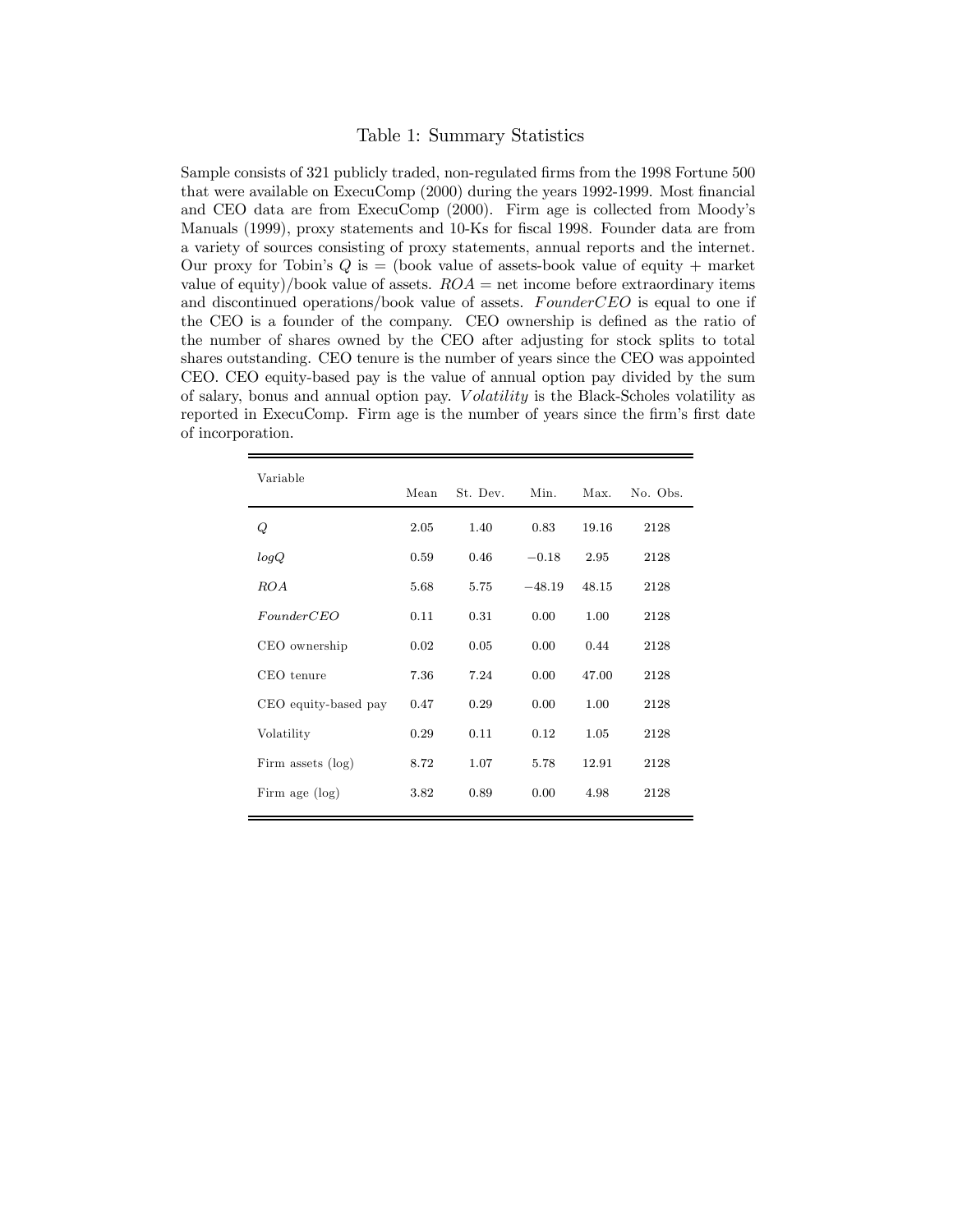#### Table 2: OLS Regressions of Firm Performance on Founder-CEO Status

This table reports results of regressing firm performance (measured alternatively by  $logQ$  and  $ROA$ ) on founder-CEO status. Columns I and II report results using  $logQ$ as the performance measure. Columns III and IV report results using ROA. For each performance measure, we estimate the empirical model in equations (1) and (2) in the text using OLS. All data is described in Table 1. The estimation period is 1992-1999. All regressions include year effects and 2-digit SIC industry dummies. The estimations correct the error structure for heteroskedasdicity and within-firm correlation using the Huber-White estimator. t-stats (in parentheses).

|                  | Dependent Variable              |                         |  |                                                  |                       |  |
|------------------|---------------------------------|-------------------------|--|--------------------------------------------------|-----------------------|--|
|                  | logQ                            |                         |  | ROA                                              |                       |  |
| Indep. Variables | (I)                             | (II)                    |  | (III)                                            | (IV)                  |  |
| FounderCEO       | $0.242***$<br>(3.31)            | $0.185***$<br>(2.58)    |  | $2.770***$<br>(2.91)                             | $1.751*$<br>(1.91)    |  |
| $ln($ assets $)$ | $-0.025$<br>$(-1.12)$ $(-1.18)$ | $-0.026$                |  | $-0.519**$<br>$(-2.19)$ $(-2.03)$                | $-0.470**$            |  |
| ln(age)          | $-0.037$<br>$(-1.29)$ $(-1.33)$ | $-0.038$                |  | $-0.471$<br>$(-1.59)$ $(-1.66)$                  | $-0.479*$             |  |
| Volatility       | $(-4.62)$ $(-5.13)$             | $-0.858***$ $-0.932***$ |  | $-16.217***$ $-16.988***$<br>$(-6.96)$ $(-7.50)$ |                       |  |
| CEO ownership    |                                 | $1.327***$<br>(2.81)    |  |                                                  | $20.085***$<br>(3.24) |  |
| CEO tenure       |                                 | $-0.002$<br>$(-0.68)$   |  |                                                  | $-0.012$<br>$(-0.45)$ |  |
| CEO equity pay   |                                 | $0.159***$<br>(3.01)    |  |                                                  | 0.955<br>(1.570)      |  |
| Observations     | 2128                            | 2128                    |  | 2128                                             | 2128                  |  |
| Adj- $R^2$       | 0.30                            | 0.32                    |  | 0.19                                             | 0.20                  |  |

\*\*\*,\*\*,\* indicate statistical significance at 1%, 5%, and 10% (two-tail) test levels, respectively.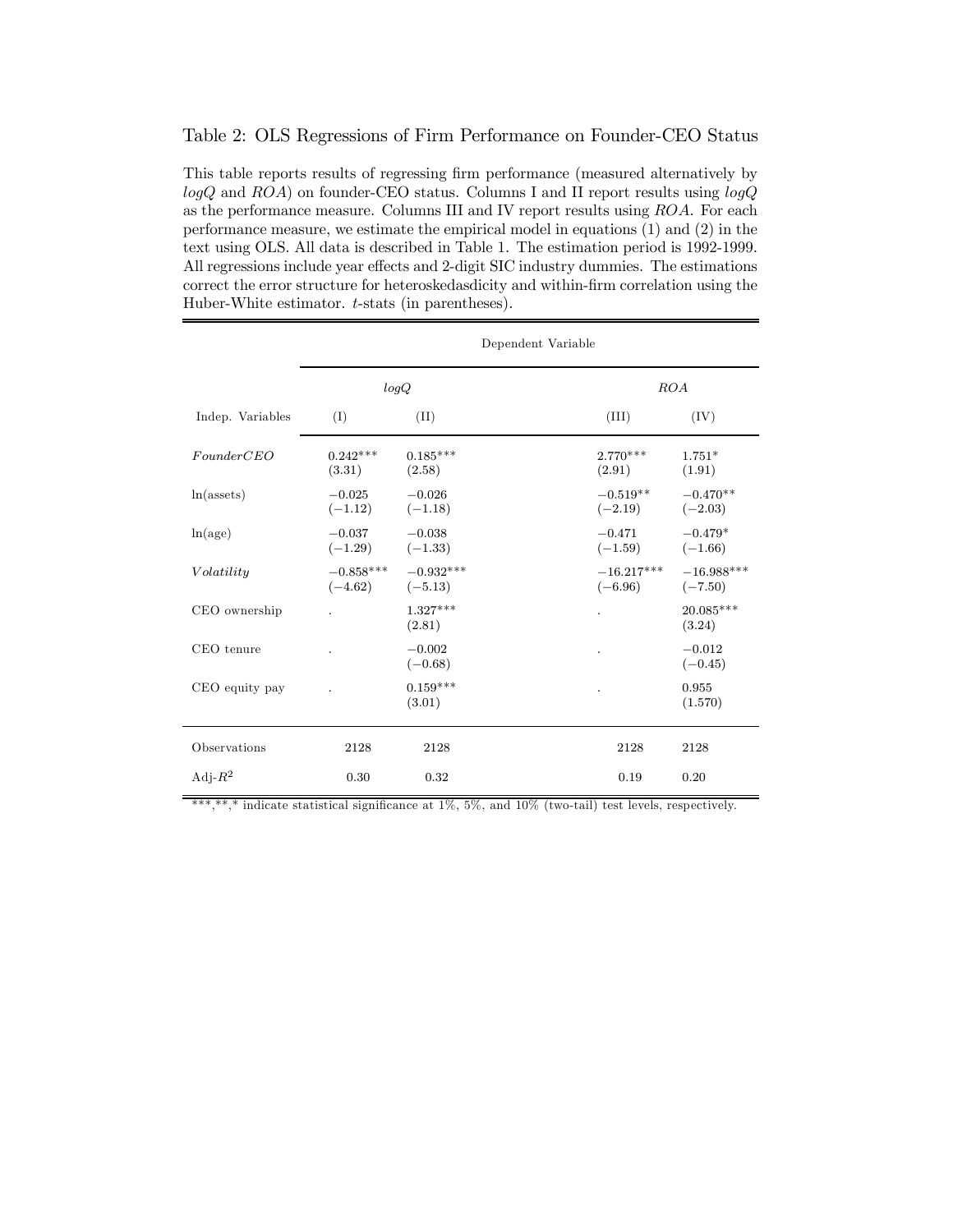## Table 3: 2SLS Regressions of Firm Performance on Founder-CEO Status: First Stage

This table reports the first-stage of the two-stage least squares regressions relating firm performance to founder-CEO status for both models (1) and (2) in the text. We instrument founderCEO using dead founders and number of founders. Dead founders is the average of an indicator variable that takes the value of 1 if a given founder is dead as of 1992 and zero otherwise. Number of founders is the total number of founders for each firm. Details on the construction of the instruments are provided in the Appendix. All other data is described in Table 1. The estimation period is 1992-1999. All regressions include year effects and 2-digit SIC industry dummies. t-stats (in parentheses).

|                    | Dependent Variable:<br>FounderCEO |                           |  |
|--------------------|-----------------------------------|---------------------------|--|
| Indep. Variables   | (I)                               | (II)                      |  |
| Dead founders      | $-0.293***$<br>$(-17.16)$         | $-0.190***$<br>$(-11.94)$ |  |
| Number of founders | $0.022***$<br>(4.10)              | $0.022***$<br>(4.66)      |  |
| ln(assets)         | $-0.007$<br>$(-1.11)$             | 0.006<br>(1.09)           |  |
| ln(age)            | $-0.500***$<br>$(-6.36)$          | $-0.061***$<br>$(-8.62)$  |  |
| Volatility         | $0.183***$<br>(2.83)              | $0.249***$<br>(4.23)      |  |
| CEO ownership      | $\ddot{\phantom{0}}$              | $1.299***$<br>(10.39)     |  |
| CEO tenure         | $\ddot{\phantom{0}}$              | $0.012***$<br>(15.53)     |  |
| CEO equity pay     | $\ddot{\phantom{0}}$              | $0.030*$<br>(1.69)        |  |
| Observations       | 2128                              | 2128                      |  |
| Adj- $R^2$         | 0.40                              | 0.52                      |  |

\*\*\*,\*\*,\* indicate statistical significance at  $1\%$ , 5%, and  $10\%$  (two-tail) test levels, respectively.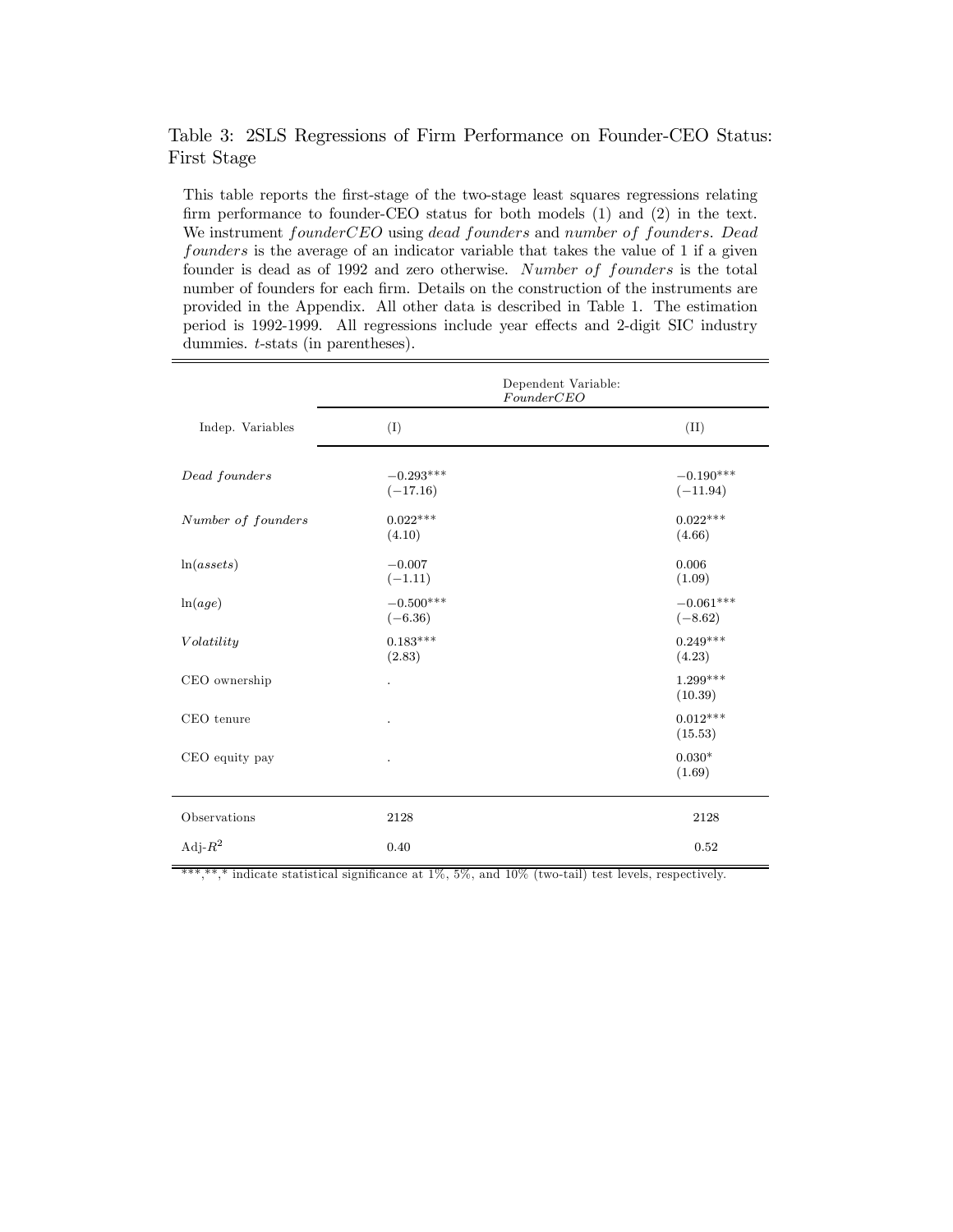### Table 4: 2SLS Regressions of Firm Performance on Founder-CEO Status: Second Stage

This table reports results of regressing firm performance (measured alternatively by  $logQ$  and  $ROA$ ) on  $FounderCEO$  status.  $FounderCEO$  is instrumented with  $dead$ founders and number of founders. The first stage regressions are reported in Table 3. Columns I and II report results using logQ as the performance measure. Columns III and IV report results using ROA. For each performance measure, we estimate the empirical model in equations (1) and (2) in the text. All data is described in Table 1 and the Appendix. The estimation period is 1992-1999. All regressions include year effects and 2-digit SIC industry dummies. The estimations correct the error structure for heteroskedasdicity and within-firm correlation using the Huber-White estimator. The bottom row of this Table reports an estimate of the difference between the IV and the OLS coefficients on the founderCEO variable, computed using a Hausman (1978) specification test. t-stats (in parentheses).

|                  | Dependent Variable       |                          |                           |                           |  |
|------------------|--------------------------|--------------------------|---------------------------|---------------------------|--|
|                  | logQ                     |                          | ROA                       |                           |  |
| Indep. Variables | (I)                      | (II)                     | (III)                     | (IV)                      |  |
| FounderCEO       | $1.096***$<br>(4.33)     | $1.485***$<br>(3.63)     | 8.998***<br>(3.81)        | $10.843***$<br>(2.95)     |  |
| ln(assets)       | $-0.100$<br>$(-0.41)$    | $-0.028$<br>$(-1.08)$    | $-0.410*$<br>$(-1.73)$    | $-0.490**$<br>$(-1.96)$   |  |
| ln(age)          | 0.052<br>(1.52)          | $0.087**$<br>(2.05)      | 0.177<br>(0.53)           | 0.396<br>(1.01)           |  |
| Volatility       | $-1.196***$<br>$(-4.53)$ | $-1.443***$<br>$(-4.44)$ | $-18.687***$<br>$(-6.86)$ | $-20.558***$<br>$(-6.70)$ |  |
| CEO ownership    |                          | $-0.547$<br>$(-0.56)$    |                           | 6.981<br>(0.77)           |  |
| CEO tenure       |                          | $-0.020***$<br>$(-3.21)$ |                           | $-0.141**$<br>$(-2.39)$   |  |
| CEO equity pay   |                          | 0.100<br>(1.52)          |                           | 0.543<br>(0.78)           |  |
| Observations     | 2128                     | 2128                     | 2128                      | 2128                      |  |
| Diff. IV - OLS   | $0.854***$<br>(8.883)    | $1.300***$<br>(7.948)    | $6.230***$<br>(5.345)     | $9.093***$<br>(4.861)     |  |

\*\*\*,\*\*,\* indicate statistical significance at 1%, 5%, and 10% (two-tail) test levels, respectively.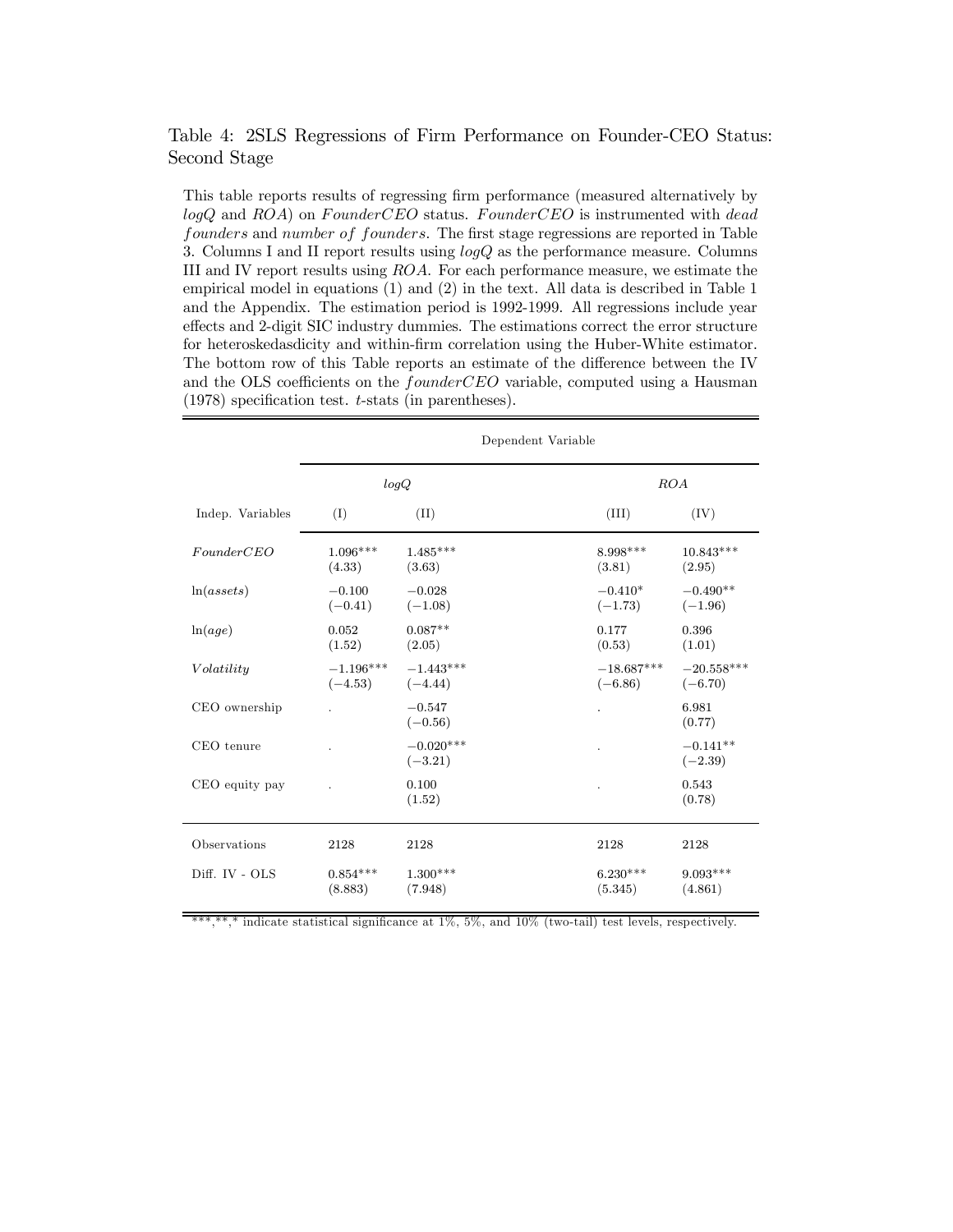### Table 5: Firm Performance and Founder-CEO Status: Results From Endogenous Dummy Variable Model

This table reports results of regressing firm performance (measured alternatively by  $logQ$  and  $ROA$ ) on founder-CEO status. FounderCEO is instrumented with dead founders and number of founders. The estimation method takes the discrete nature of founderCEO explicitly into account. Columns I and II report results using logQ as the performance measure. Columns III and IV report results using ROA. For each performance measure, we estimate the empirical model in equations (3) to (5) in the text. We use the same control variables as in Tables 2 to 4. All data are described in Table 1 and the Appendix. The estimation period is 1992-1999. All regressions include year effects and 2-digit SIC industry dummies. The estimations correct the error structure for heteroskedasdicity and within-firm correlation using the Huber-White estimator. The bottom row reports an estimate of the correlation between the error terms of equations (3) and (4) in the text. The P-value is from a Wald test of the independence of equations. t-stats (in parentheses).

|                      | Dependent Variable       |                          |                           |                           |
|----------------------|--------------------------|--------------------------|---------------------------|---------------------------|
|                      |                          | logQ                     |                           | ROA                       |
| Indep. Variables     | (I)                      | (II)                     | (III)                     | (IV)                      |
| FounderCEO           | $0.436***$<br>(5.42)     | $0.383***$<br>(4.53)     | $3.579***$<br>(3.76)      | $2.514***$<br>(2.78)      |
| ln(assets)           | $-0.022$<br>$(-1.01)$    | $-0.023$<br>$(-1.08)$    | $-0.507**$<br>$(-2.17)$   | $-0.460**$<br>$(-2.02)$   |
| ln(age)              | $-0.028$<br>$(-1.03)$    | $-0.028$<br>$(-1.04)$    | $-0.430$<br>$(-1.50)$     | $-0.439$<br>$(-1.57)$     |
| Volatility           | $-0.936***$<br>$(-5.19)$ | $-1.012***$<br>$(-5.73)$ | $-16.521***$<br>$(-7.28)$ | $-17.265***$<br>$(-7.83)$ |
| CEO ownership        |                          | $1.293***$<br>(2.84)     | $\ddot{\phantom{0}}$      | 19.907***<br>(3.27)       |
| CEO tenure           |                          | $-0.002$<br>$(-0.83)$    |                           | $-0.013$<br>$(-0.50)$     |
| CEO equity pay       |                          | $0.150***$<br>(2.89)     |                           | 0.919<br>(1.54)           |
| Observations         | 2128                     | 2128                     | 2128                      | 2128                      |
| Correlation estimate | $-0.395***$              | $-0.397***$              | $-0.121***$               | $-0.112**$                |
| P-value ind. eqs.    | 0.0002                   | 0.0003                   | 0.0052                    | 0.0123                    |

\*\*\*,\*\*,\* indicate statistical significance at 1%, 5%, and 10% (two-tail) test levels, respectively.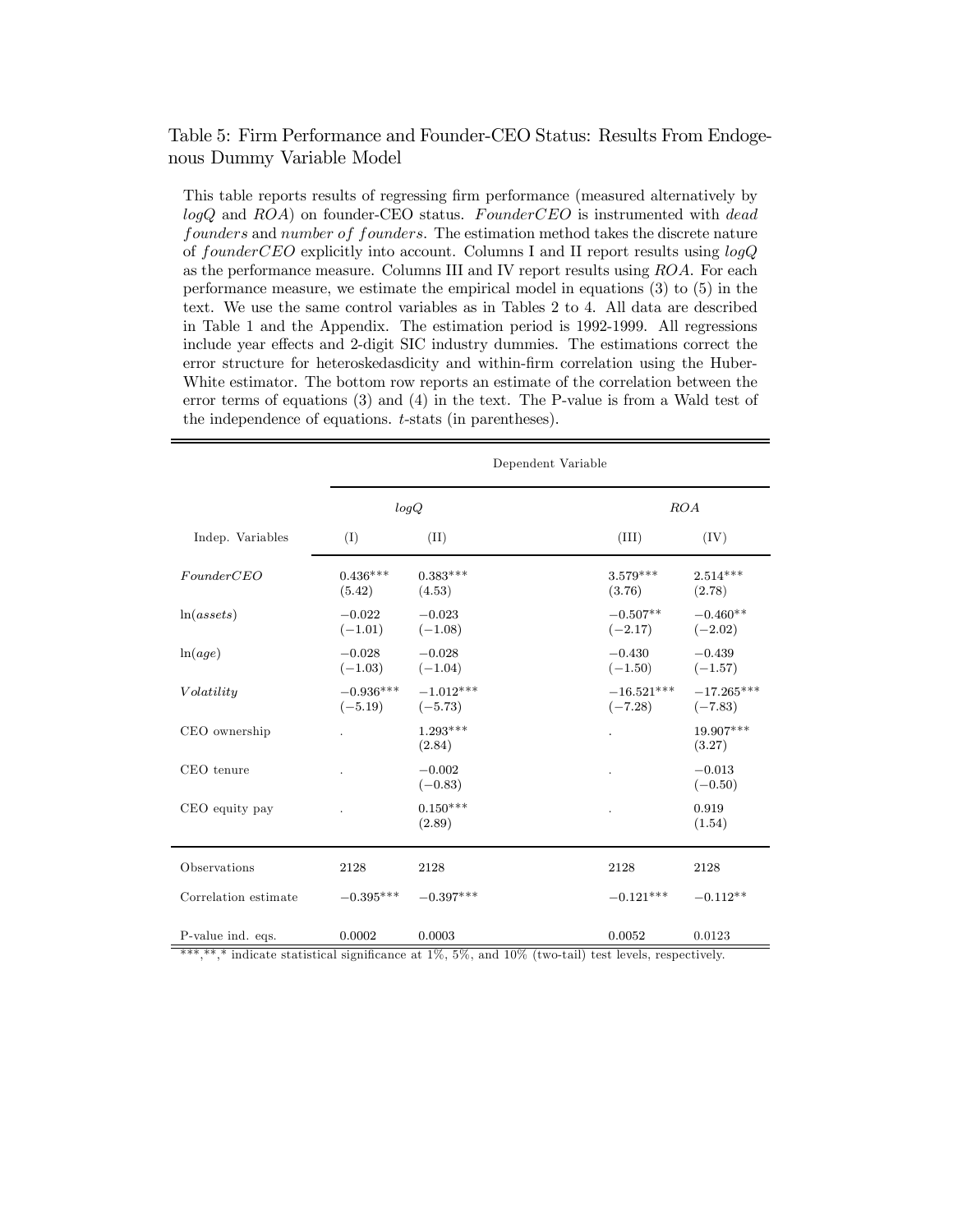#### Table 6: Probit Estimates of Founder-CEO Succession

In this table we examine the effect of lagged performance on the likelihood that a founder retains the CEO title. We restrict our sample to firms that were run by one of their founders in any year in our sample. The dependent variable (Stepout) is a dummy which takes the value of 1 in the firm-years in which a founder-CEO steps out and is 0 otherwise. For each firm that has experienced a change of command in this restricted sample, we leave out all observations in the years after the one in which the founder has relinquished the CEO title. Columns I and III report results using logQ as the performance measure, and Columns II and IV report results using ROA. The variable  $highQ$  is a dummy which is equal to one if the average of the first two lags of Q is at the top quartile of the Q distribution in any firm-year, and is zero otherwise. The variable  $lowQ$  is a dummy which is equal to one if the average of the first two lags of  $Q$  is at the bottom quartile of the  $Q$  distribution in any firm-year, and is zero otherwise. The variables  $highROA$  and  $lowROA$  are constructed in the same way.  $LagedQ$  and  $laggedROA$  are the averages of the first two lags of each performance variable. All data are described in Table 1. The estimation period is 1992-1999. All regressions include year effects. The estimations correct the error structure for heteroskedasdicity using the Huber-White estimator. z-stats (in parentheses).

|                       | Dependent Variable: Stepout |                      |                       |                       |
|-----------------------|-----------------------------|----------------------|-----------------------|-----------------------|
| Indep. Variables      | (I)                         | (II)                 | (III)                 | (IV)                  |
| HighQ                 | 0.117<br>(0.67)             | $\cdot$              | 0.594<br>(1.48)       | $\ddot{\phantom{a}}$  |
| LowQ                  | 0.311<br>(1.22)             |                      | 0.426<br>(1.56)       | $\overline{a}$        |
| HighROA               |                             | $0.472*$<br>(2.48)   | $\ddot{\phantom{a}}$  | $0.862**$<br>(2.32)   |
| LowROA                |                             | $0.723***$<br>(3.38) |                       | $0.719***$<br>(3.21)  |
| $LagedQ * HighQ$      |                             | $\ddot{\phantom{0}}$ | $-0.180$<br>$(-1.32)$ | $\ddot{\phantom{a}}$  |
| $LagedQ * LowQ$       |                             |                      | $-1.892$<br>$(-1.13)$ | $\mathbf{r}$          |
| $LagedROA * High ROA$ |                             | $\bullet$            |                       | $-0.014$<br>$(-1.19)$ |
| $LagedROA * LowROA$   |                             | $\cdot$              | $\overline{a}$        | $-0.002$<br>$(-0.21)$ |
| Observations          | 459                         | 466                  | 459                   | 466                   |

\*\*\*,\* indicate statistical significance at  $1\%$ ,  $5\%$ , and  $10\%$  (two-tail) test levels, respectively.